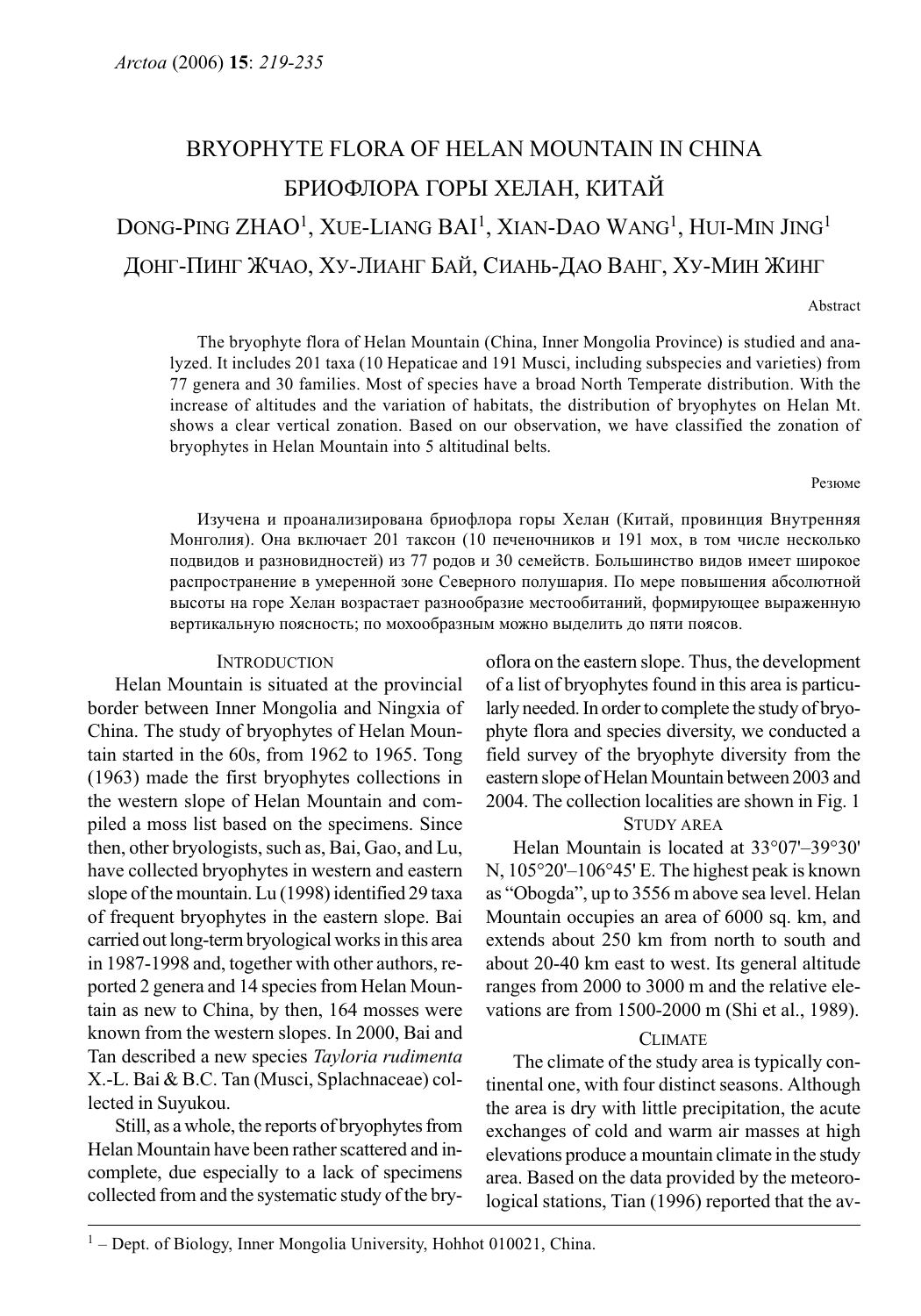

erage local annual temperature decreased from +8.5°C at the base of mountain to -0.8°C in alpine zone, and the temperature dropped 0.62° at every increase of 100 m of the elevation. The precipitation, reportedly, occurred mainly between July and September and the mean annual precipitation is between 183.3 mm (Shizuishan) and 202.8 mm (Yinchuan); vertical differences are also seen: the amount of precipitation is increasing by 13.2 mm at every increase of 100 m.

## **VEGETATION**

Helan Mountain forms an important boundary of climatic pattern and vegetation in northwest China: the eastern slope of Helan Mountain belongs to the steppe climate with steppe vegetation, while the western slopes are characterized by having a desert climate, and a desert vegetation. There is also a strong differentiation of vegetation on sunny and shady slopes. In the steppe belt on low hillsides, steppe communities inhabit the sunny slopes but mesophilous shrubs occur on shaded slopes (Liang & al., 2004). In the coniferous forest belt at the mid-elevation zone, the community of Picea crassifolia are distributed widely on shaded slopes, but open forests of Ulmus glaucescens and Juniperus rigida, and other mesophilous shrubs occur on the sunny slopes. At 3000m and upwards, the vegetations of sunny and shady slopes become similar.

Fig. 1. The collecting localities of bryophytes in Helan Mountain: 1–Rujigou (RJ), 2–Beisi (BS), 3–Halawugou (HL), 4–Shaguozhou (SG), 5–Suyukou (SY), 6–Nansi (NS), 7–Huangqikou (HQ), 8–Xiaokouzi (XK).

# GEOLOGY AND SOILS

The study territory has a complicated geological structure. The most widespread bedrocks are limestones, gneisses, sandstones and shales and quartzites (Di, 1986). From our own field observation, channels and banks of streams are often not rocky. However, boulders occur everywhere on slopes of the mountains, and large rocky outcrops are located mainly in the river valleys, on mountain peaks and on abruptly vertical cliffs.

The types of soil in the study area are the mountain meadow soil, mountain sierozem soil and mountain grey cinnamon soil (Xie & al., 1999).

# STUDIES OF VERTICAL DIFFERENTIATION OF BRYOPHYTE DISTRIBUTION

 Except on the eastern slope, Helan Mountain is surrounded by the desert at the western, northern and southern side. The desert landscape is seen at the forefront, reaching about 1500 m alt. In this habitat, the surface is bestrewed with rock debris and a lot of small plants occur in rock crevices or on coarse rocky efflorescence. The desert vegetation is mainly composed of gobi and tethyan floral elements, such as Reaumuria soongorica, Salsola passerina, Stipa breviflora, Stipa glareosa, etc., according to a report prepared by the Inner Mongolia-Ningxia complex expert team of the Chinese Academy of Sciences (1985).

 Only a few of bryophytes have been found on soil in the flat desert, however, a small low rocky outcrop within a flat area will allow the growth of some mosses. We were able to find 31 species in such a habitat. The most common mosses in these xeric habitats are: Didymodon vinealis, Hypnum cupressiforme, Bryum argenteum, Syntrichia sinensis, Crossidium squamiferum, Aloina rigida and Grimmia laevigata.

 Since Helan Mountain is the highest range in Inner Mongolia with a relatively high elevations of about 2100 m (Tian, 1996), the local vegetation shows clearly vertical zonations that are quite similar between the eastern slopes and the western slopes (Tian, 1996; Liang et al., 2004).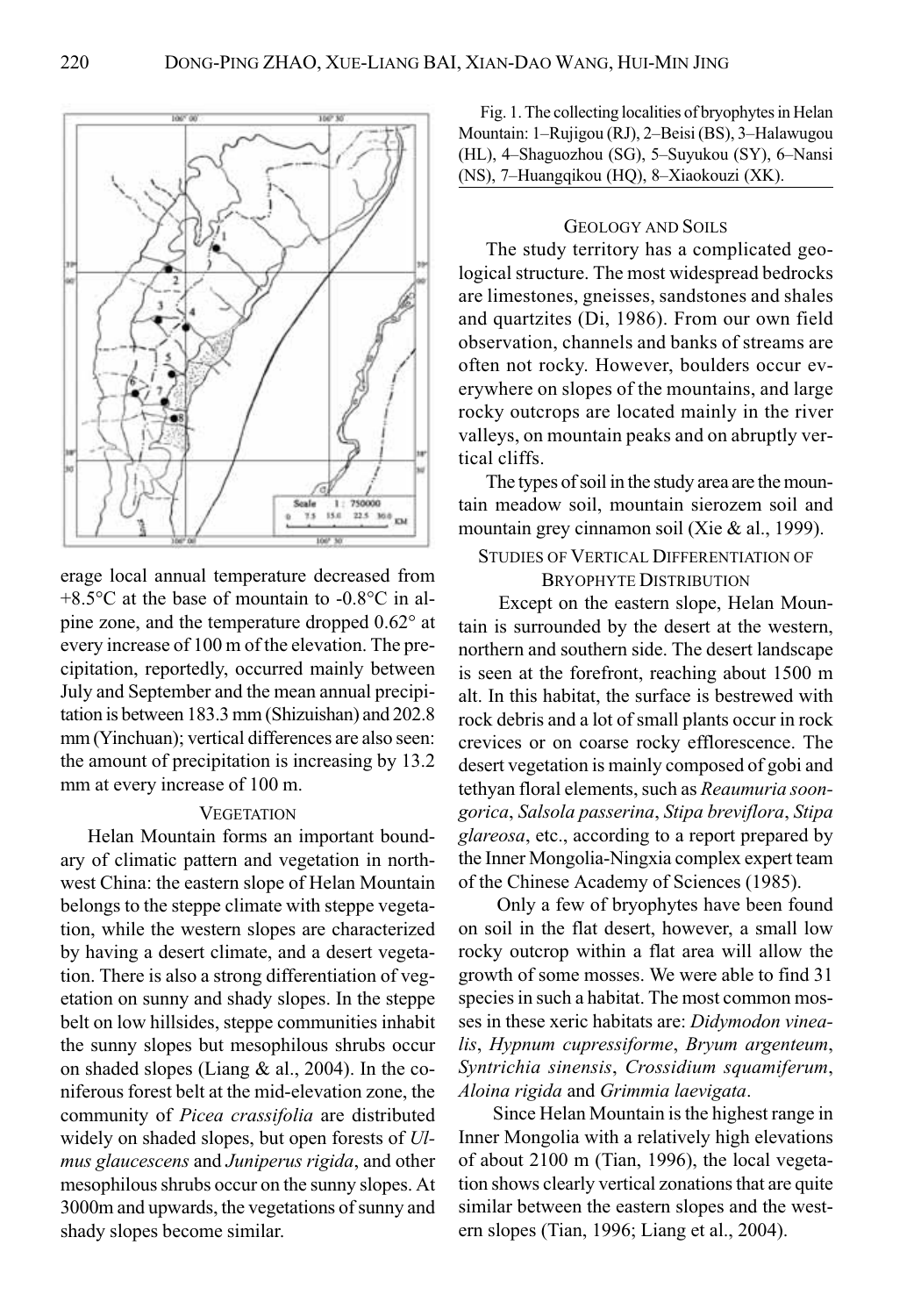The distribution of bryophytes is closely correlated with the distribution of tracheophytes in each of the corresponding zones.

We investigated the changes of bryophyte zonation in a, vegetatively speaking, typical area starting from a valley near "Obogda" to the alpine zone at Suyukou. Based on the field data of elevation, local climate, relative humidity, and the characterization of the major communities of tracheophytes and bryophytes, we have formulated the following five vertical zonations of bryophyte distribution on Helan Mountain.

(1) At lower elevations, below 1900 m, the climate is relative warm and arid, and soil type is mainly mountain sierozem soil. The Mongolia steppe communities inhabit the sunny slope, but mesophilous shrubs occur on shaded slopes. The more widespread species here are the xeric mosses, like Didymodon vinealis, Syntrichia sinensis, Grimmia laevigata, Aloina rigida, etc.

(2) Between 1900-2200 m, the temperature dropped a little. Soil type is the common mountain grey cinnamon soil, and the soil layer is rather thick. In this zone, stands of Pinus tabulaeformis, with the relative humidity under the forest canopy varying from 65% to 70%, cover most parts of the area forming the principal plant resource. The bryophytes are in an inferior position in local niche competition; still, altogether, we collected 55 species in this belt. The mosses were found mostly growing on soil and rocks in ravines, slopes, canyons and on brook banks. They are: Abietinella abietina, Amblystegium serpens, Brachythecium albicans, Bryoerythrophyllum brachystegium, B. gymnostomum, B. recurvirostre, Didymodon rigidulus var. flexicuspis, D. rigidulus var. icmadohilus, D. tophaceus, D. vinealis, Encalypta alpina, Fissidens bryoides, Gymnostomum calcareum, Hymenostylium recurvirostrum, Hypnum cupressiforme, H. hamulosum, H. pallescens, H. vaucheri, Timmia bavarica, Timmiella anomala, etc. The dominant moss taxa of the colonizing synusia are Hypnum, Brachythecium and Didymodon.

(3) From elevations 2200 m to 2350 m, mixed forests consisting of Picea crassifolia and Populus davidiana dominate the zone. The soil type is mountain leach grey cinnamon soil, and the relative humidity is 75%–81%. This elevational zone is relatively rich in bryophytes. Here we recorded 92 species. The local moss flora is composed of many petrophytic mosses: Abietinella abietina, Brachythecium albicans, B. kuroishicum, B. salebrosum, Cirriphyllum piliferum, Ditrichum flexicaule, Hypnum cupressiforme, Timmia bavarica, Trachycystis ussuriensis. The dominant taxa of the colonizing synusia are Abietinella, Brachythecium, Timmia, Cirriphyllum, Trachycystis and Ditrichum.

(4) The elevation range, 2360-2900 m, supports a constructive plant communities — Picea crassifolia forest. The type of soil covering this belt is the mountain leach grey cinnamon soil. The forest floor is shaded and damp with a relative humidity of 78%–87%. Here the vascular plants are rather sparse while mosses grow well. In many places, the forest floor is entirely covered with bryophytes, with coverage reaching 82.52%. Altogether we collected 99 species of bryophytes, with the mesophytes and petrophytes in dominant position. The mosses composed of about 11 species: Abietinella abietina, Distichium capillaceum, Ditrichum flexicaule, Hypnum bambergeri, H. cupressiforme, H. fertile, H. pallescens, Mnium heterophyllum, M. laevinerve, M. thomsonii and Pseudostereodon procerrimus. The dominant species of colonizing synusia are Abietinella, Distichium, Ditrichum, Hypnum and Pseudostereodon.

(5) From 2900 m to the summit is the uppermost zone of the mountain where the temperature is cold and the precipitation is abundant. The soil type is of mountain meadow soil. The relative humidity varies greatly between 45% and 75%. The habitat is too hostile to allow for the growth of trees. Several alpine shrubs known from the alpine meadow zone are represented here, such as Caragana jubata, Salix cupularis var. lasiogyne and some Artemisia (Xie et al., 1999). Here we found 64 species of mosses and the most common communities belong to the petrophytes and geophytes. Interestingly, the mosses often occur here randomly in small, isolated spots. The dominant taxa of moss communities are Hypnum, Didymodon and Grimmia. The most common species are Didymodon rufidulus, D. giganteus, Grimmia subanodon, Jaffueliobryum wrightii and Voitia nivalis.

The species composition and zonal distribu-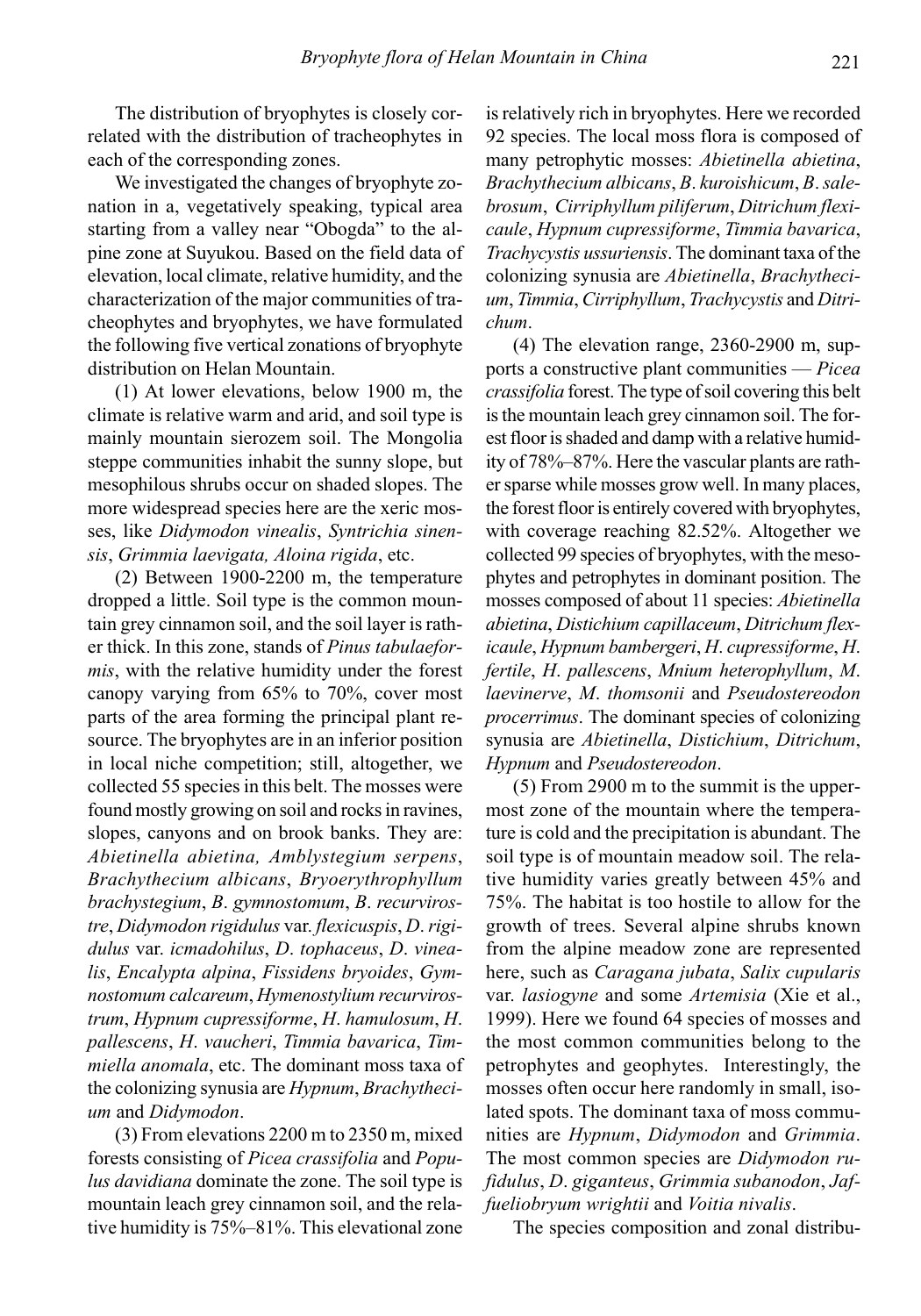tion of mosses on the eastern slope is similar to that seen on the western slope. For examples, at foothill, one sees the same Pterygoneurum subsessile, Aloina rigida, Didymodon vinealis, etc. In the Pinus tabulaeformis forest, the presence of Hypnum cupressiforme, H. vaucheri, Brachythecium albicans. In Picea crassifolia forest are common as Pseudostereodon procerrimus, Abietinella abietina, Ditrichum flexicaule, Distichium capillaceum, etc, are common. The main reason for this similarity is that both eastern slope and western slope have the same prevailing climate and vegetational zones, for instance. Both the two slopes possess abundant in forests dominated by Pinus tabulaeformis, Picea crassifolia, and mixed forest, as well as alpine meadows.

# ANALYSIS OF THE CHARACTERISTICS OF SPECIES COMPOSITION

 In total, the bryophyte flora of the area includes 201 taxa (including subspecies and varieties) belonging to 77 genera and 30 families, including 10 species of Hepaticae and 191species of Musci. The number is rather high not only in families and genera, but also in species. Obviously, the main diversity is confined to the forests or to areas sheltered by mountain, like deep canyons and inner portions of mountain massif.

 Helan Mountain is located at inland of China and the climate is relatively cold and xeric. Due to the xeric climate, the species of hepatics are generally rare. The xeric environment of the study area can be characterized by its species composition of the flora:

(1) In the present checklist of bryophytes of Helan Mountain, 66 species of Pottiaceae are listed. The family is abundant both in the number of genera and species of xeric mosses, such as Aloina brevirostris, Tortula atrovirens, Syntrichia pagorum, Crossidium squamiferum, Pterygoneurum subsessile, Microbryum starckeanum. Members of Pottiaceae occur in the woodland, in forests in open areas, along border of forests and in alpine meadows, on rock outcrops and soils.

Grimmiaceae include 12 species. Most species of this family are cosmopolitan and also have broad distribution in the subtropical and temperate zones. Helan Mountain is located in North temperate zone and the climate is relatively xeric what it is very suitable for the growth of Grimmiaceae.

For example, Grimmia ovalis and Grimmia laevigata have wide distribution in the study area; in Helan Mountain Indusiella thianschanica and Jaffueliobryum wrightii which were known from Tibet and Xinjiang are found in abundance. In addition, we also collected Coscinodon cribrosus that was reported previously only from Taiwan and Qinling Mt. in mainland China.

(2) Bryaceae is quite rich in species diversity: 19 species were identified; members of this family, as well as it is represented worldwide, have extensive ecological amplitude and are adapted to various habitats. In Helan Mountain most species are found in xeric environment, springy or swampy area, and forest floor.

 A total of 17 species of the family Hypnaceae were collected in this area, and the most common species are also the Cosmopolitan, North temperate and East Asia elements. Members of this family are among the dominant components of moss cover in forests, e.g. Eurohypnum leptothallum, Hypnum bambergeri, H. cupressiforme, H. vaucheri, Podperaea krylovii, Pseudostereodon procerrimus.

In the study area, the family Mniaceae consists of 13 species. The family is known from many countries around the world, and its general distribution obviously seems to center more or less in temperate territories. Members of Mniaceae can be found on soil, rotten logs and wet rocks in forest and springy or swampy sites in the study area.

(3) Only 11 taxa of the family Amblystegiaceae were found in the area. Most species are hydrophytic mosses, and are adapted to very wet conditions ecologically. One can see that the presence of Amblystegiaceae reflects that the environment of Helan Mt. is characteristic of complicated and diverse landform.

 In conclusion, the pattern of moss diversity as a whole, and in Helan Mt. in particular is obviously correlated with the availability of water. Because of the xeric environment, the xerophytic mosses, such as Pottiaceae and Grimmiaceae, are in dominant position.

#### FLORISTIC ELEMENTS

Bryophytes of Helan Mountain can be divided into different floristic elements based on their ranges. The names given to each of the floristic elements of bryophytes are different when enu-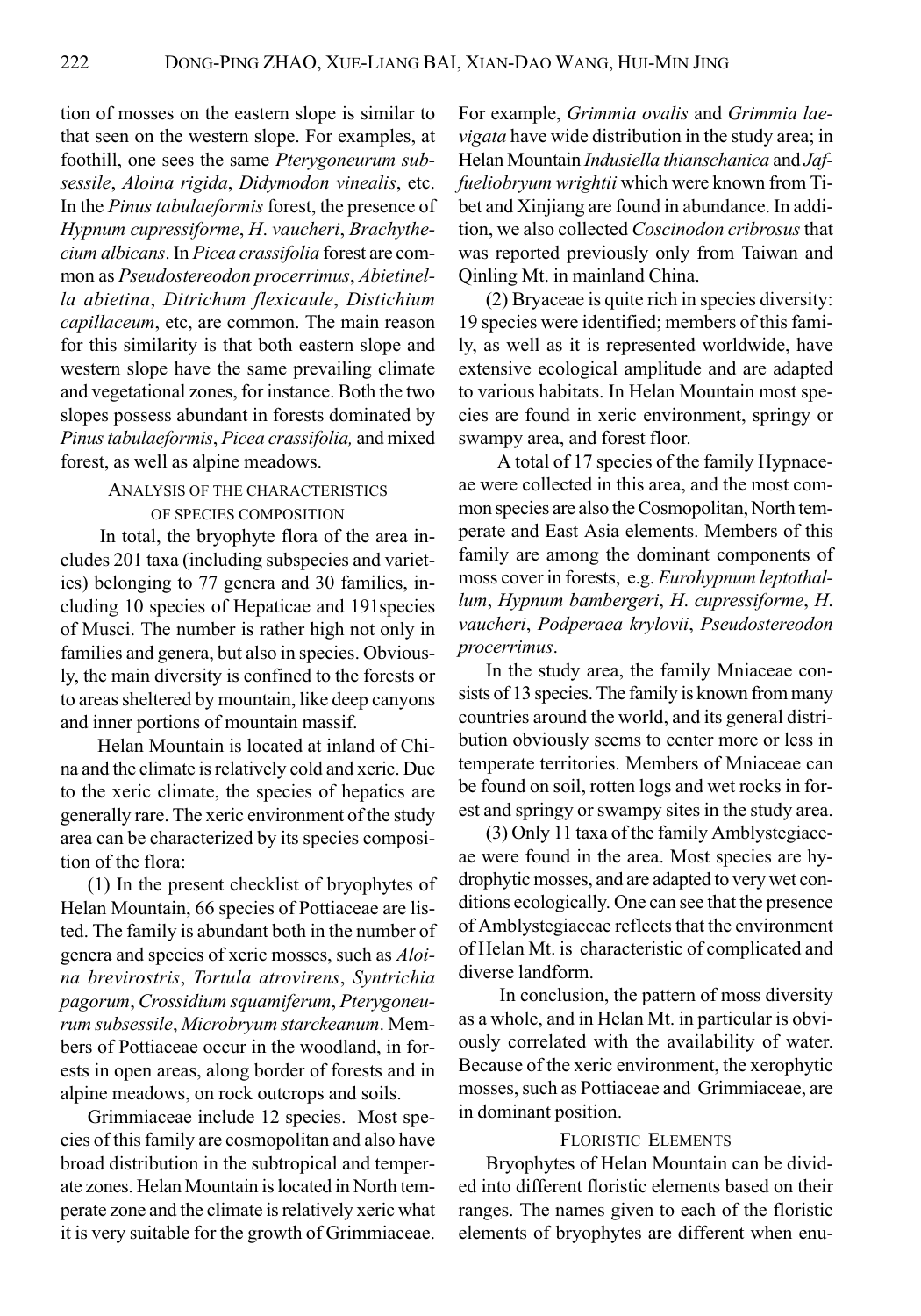merated and used by different authors. In this paper, we adopt the categorical names based on the distribution of carpophyte of China as documented by Wu (1983)

(1) Most species of bryophytes in the study area, about 105 species, have wide North Temperate distribution and they are quite common also in other parts of Inner Mongolia (e.g. Abietinella abietina, Brachythecium plumosum, Cephaloziella rubella, Distichium capillaceum, Ditrichum flexicaule, Entodon concinnus, Jamesoniella autumnalis, Hypnum vaucheri, Pseudostereodon procerrimus, Syntrichia princeps, Timmia bavarica, etc.).

(2) East Asia and North American elements. These are species occurring in temperate East Asia and North America. Examples are Grimmia pilifera, Orthotrichum sordidum and Anomodon minor (Wu & al., 2001). The species of East Asian element have their distribution within the temperate and warm temperate zones in China, Japan and Korea. Some of them extend their range to the Himalayas. This element includes three sub-elements:

(a) Sino-Himalaya element. These bryophytes occur only in the Himalayas and in the Chinese provinces of Yunnan and Sichuan, e.g. Anoectangium thomsonii, Bryoerythrophyllum gymnostomum, Hymenostylium recuvirostrum var. cylindricum, etc.

(b) Sino-Japanese element. They are bryophytes occurring in Japan and central China, but absent in the Himalayan region. e.g., Bryoerythrophyllum brachystegium, Hymenostylium recuvirostrum var. insigne, Hypnum vaucheri f. tereticaulis, Okamuraea brachydictyon, Plagiomnium maximoviczii, etc.

(c) Japan-Sino-Himalaya element. They are bryophytes occurring in Japan and the Himalayas, e.g. Anoectangium aestivum, Brachythecium buchananii, Didymodon rigidulus var. flexicuspis, Entodon caliginosus, etc.

(3) Endemic elements contain taxa which appear to be endemic in smaller areas, such as:

(a) Endemic to China. This element contains 7 species: Aloina obliquifolia, Didymodon rufidulus, Molendoa sendtneriana var. yunnanensis, Weissia edentula, Weissia semipallida, etc.

(b) Endemic to Mongolia Plateau. Only one species: Syntrichia bidentata.

(c) Endemic to Helan Mountains. Examples are Cratoneuron longicostatum and Tayloria rudimenta.

# NEW RECORDS FOR THE BRYOPHYTE FLORA OF CHINA

The results of our survey brought the following addition of three new moss records for China. The description of the species is based on Chinese specimen(s) collected.

Microbryum starckeanum (Hedw.) Zand., Gen. Pottiaceae: Moss. Harsh. Envir., Bull. Buffalo Soc. Nat. Sci. vol. 32: 240. 1993. Pottia starckeana (Hedw.) C. Müll., Syn. Musc., 1849; Moss Flora Brit. Irel. 235. 1978. Weissia starckeana Hedw., Spec. Musc. 65, 1801. - Fig.2.

Plants small, crowded, forming a low tufts, green above, reddish brown below. Stems very short. Leaves oblong-lanceolate or very broadly ovate, acute, 0.7-1.2 mm long; margins strongly recurved, entire, marginal cells less papillose and somewhat thicker walled than medial; costa reddish, excurrent in a cuspidate point, costa cells papillose; cells above small, 10-16 μm wide, round-quadrate to hexagonal, densely papillose; basal cells rectangular, ca.  $23-49 \mu m$  long, 10-15  $\mu$ m wide, with thin walls. Paroicous. Setae erect, ca. 2.7 mm long; capsule ellipsoid, ca. 0.5 mm, dark brown, not widemouthed; Operculum short conical; calyptra cucullate; annulus absent; peristome absent or rudimentary. Spores about 16-21μm, light brown, obtusely tuberculate.

Distribution: Central, West and south Europe, Canaries, Madeira, Algeria, Syria, Western part of America, Australia.

Habitat: In Helan Mountain it was found On soil in Pinus tabulae formis  $+$  Junpierus rigida forest.

Chinese specimens examined: Helan Mountain: SY029, RJ340, alt.: 2300 m.

Operculum of Microbryum starckeanum (Fig. 2-1) was drawn from dry plants. Strongly recurved leaf margins may be the result of xeric environment of Helan Mt.

Hypnum bambergeri Schimp., Syn. Musc. Eur., 698, 1860.— Fig. 3.

Plants medium-sized, in green or yellow-green cushions. Stems prostrate to ascending, to 3-8 cm long, with weak central strand, irregularly to subpinnately branched. Pseudoparaphyllia broadly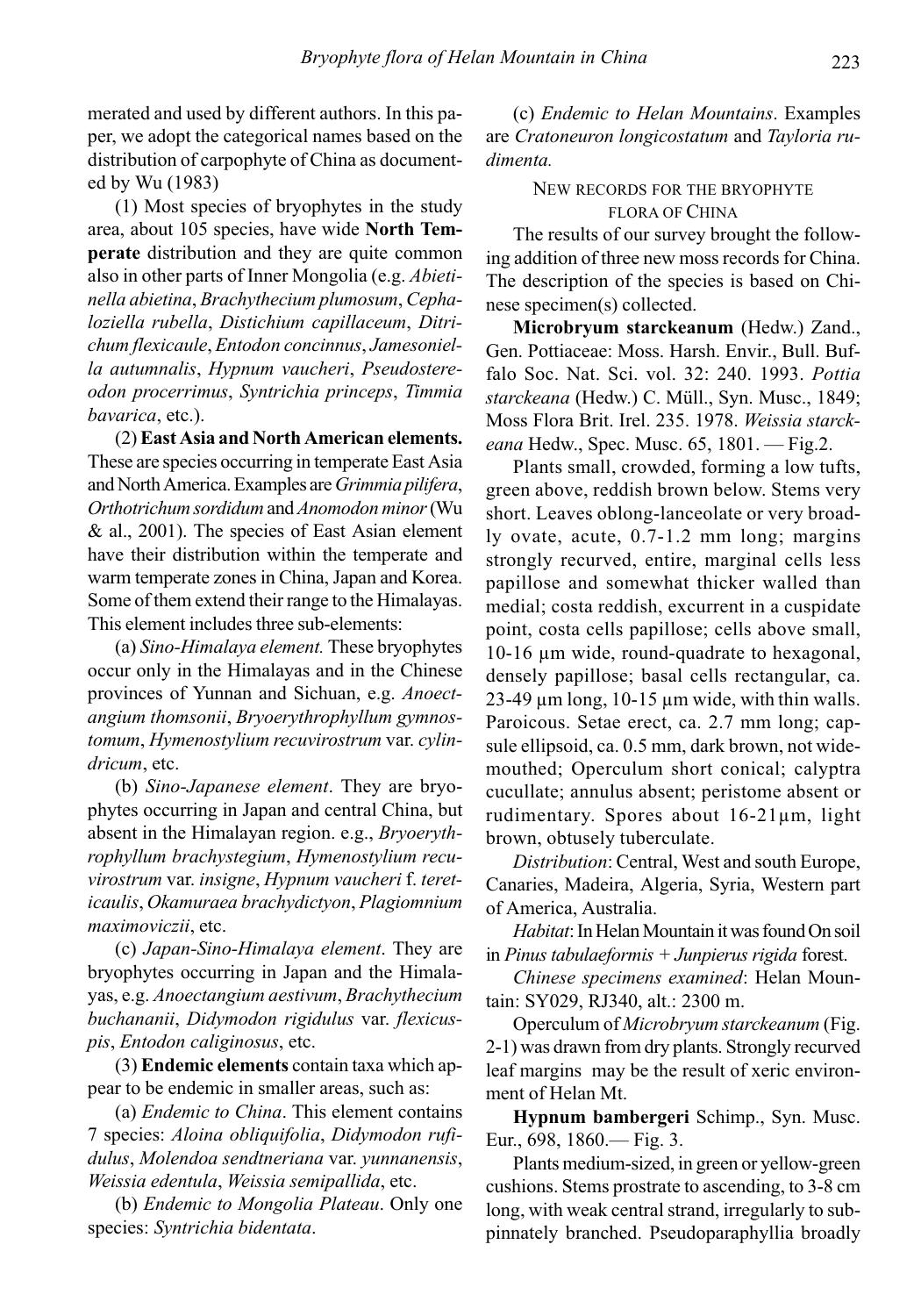

Fig.2. Microbryum starckeanum (Hedw.) Zand. 1: Plant with sporophyte ( $\times$ 7.9); 2: leaves ( $\times$ 68); 3: Cross section of costa and portion of leaf  $(x284)$ ; 4: apical leaf cells  $(x284)$ ; 5: median leaf cells  $(x284)$ ; 6: basal marginal leaf cells ( $\times$ 284); 7: capsules with operculum ( $\times$ 26); 8: cells at mouth of capsule ( $\times$ 284); 9: spores (×284); 10: calyptra (×26).

ovate. Stem and branch leaves similar, crowded, falcate to circinate-secund, 1.9-2.4 mm long; margins plane, entire; costa double, yellow, very slender; upper leaf cells 28-49 μm long; median leaf cells 41-62 μm long; alar cells subquadrate to rectangular, thick-walled. Dioicous. Sporophytes not seen in Helan Mountain.

Distribution: Hypnum bambergeri has an arctic-alpine distribution in Europe and occurs in Azores and Siberia, in North America from British Columbia in the west to Newfoundland and Quebec in the east. The species is widespread across the Arctic region.

Habitat: In Helan Mountain it was found on soil in Picea crassifolia forest and alpine meadows.

Chinese specimens examined: Helan Mountain: SY380, Alt.: 2500 m; SG113, alt.: 3400 m.

Bryum elegans Nees ex Brid., Bryol. Univ. 1: 849. 1827; Arctoa. 9: 212. 2000.— Fig. 4.

Plants in dense, soft green tufts. Stem reddish, straight, 0.5-1.5 cm long. Upper leaves closely imbricate, appressed, sometimes loosely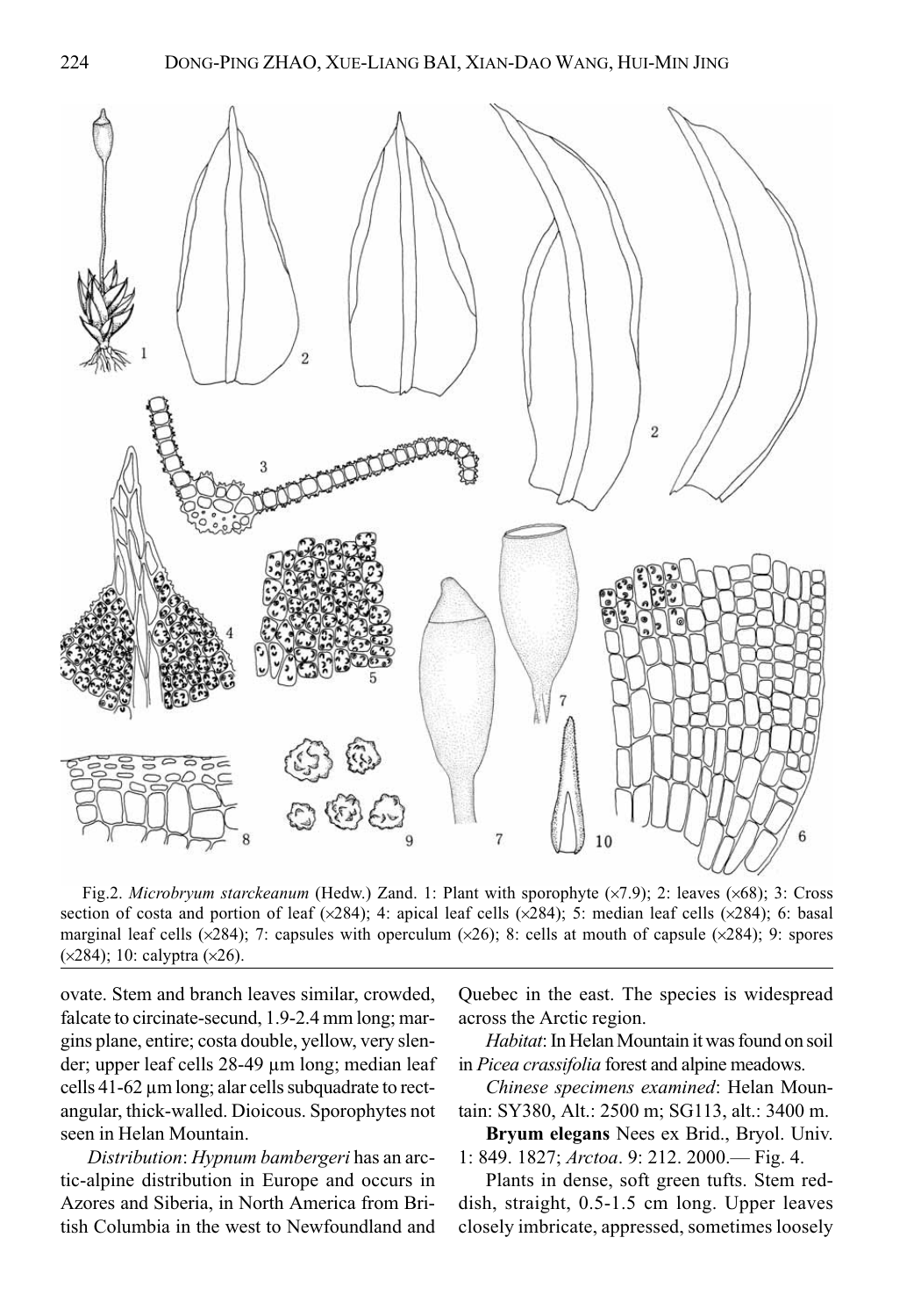

twisted when dry, concave, broadly ovate, not decurrent, 1.1-1.9 mm long, 0.6-1.0 mm wide, lower leaves less smaller; margin plane, entire, narrowly recurved at base; border distinct, 1-2 rowed, composed of somewhat longer and narrower cells; costa strong, tapered in upper leaf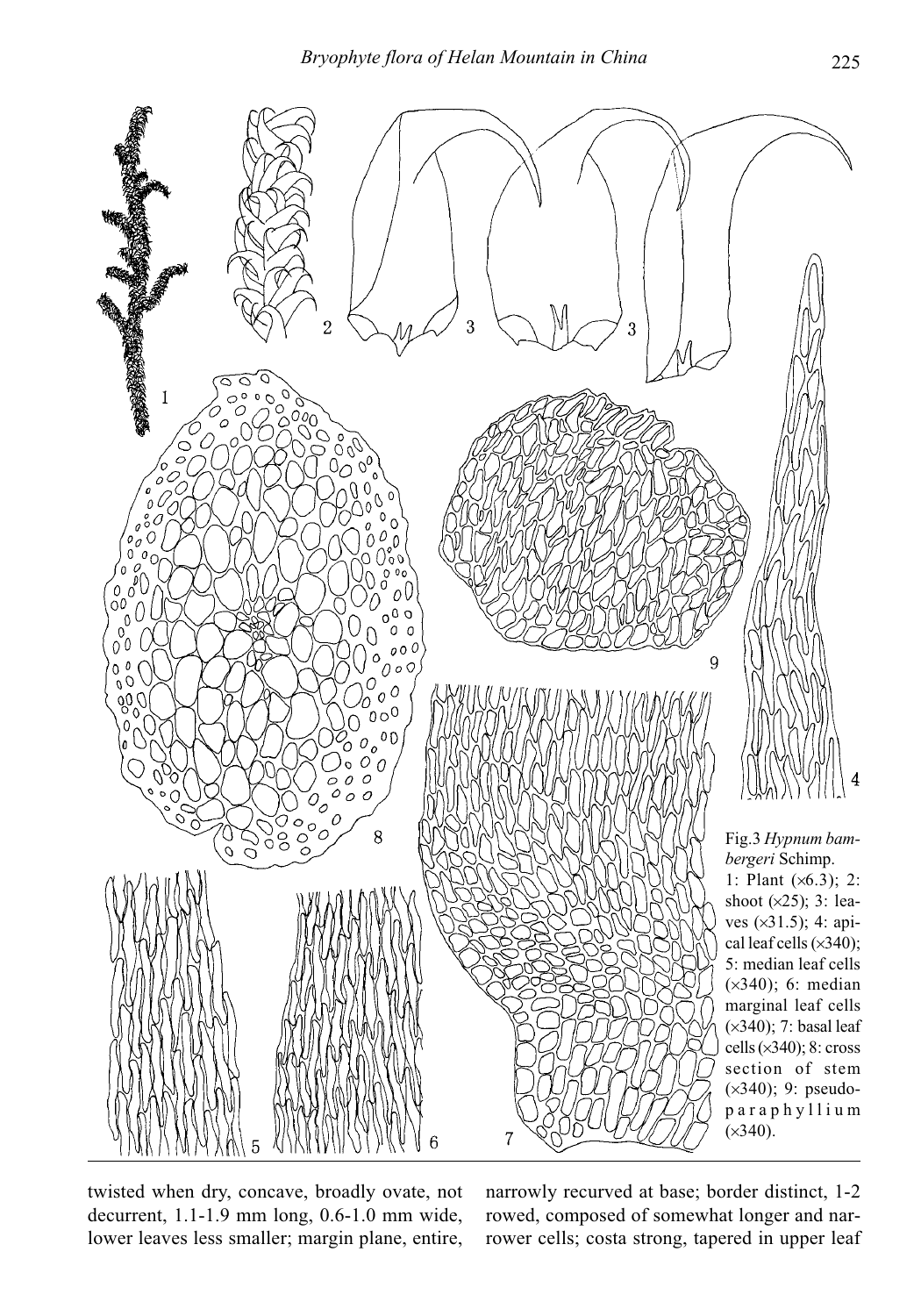

Fig.4. Bryum elegans Nees ex Brid. 1: Plant (×12.6); 2: perigonial leaves (×31.5); 3: perichaetial leaves (×31.5); 4: apical leaf cells (×340); 5: median marginal leaf cells (×340); 6: basal marginal leaf cells (×340); 7: rhizoid (×340).

and ending below acumen, or strongly excurrent in mucronate to piliferous point; upper cells regular or irregular rhombic; basal cells oblong to rectangular, thin-walled, 36-62 x 15-26 μm. Perichaetial leaves lanceolate, margin plane, costa percurrent. Rhizoids brown to reddish-brown, very coarsely papillose. Axillary filaments lacking. Sporophytes not found in the study area.

Distribution: Northern and montane parts of Europe, Middle European Russia, Iceland.

Habitat: On soil in alpine meadows.

Chinese specimens examined: Helan Mountain: SG82, alt.: 3400 m.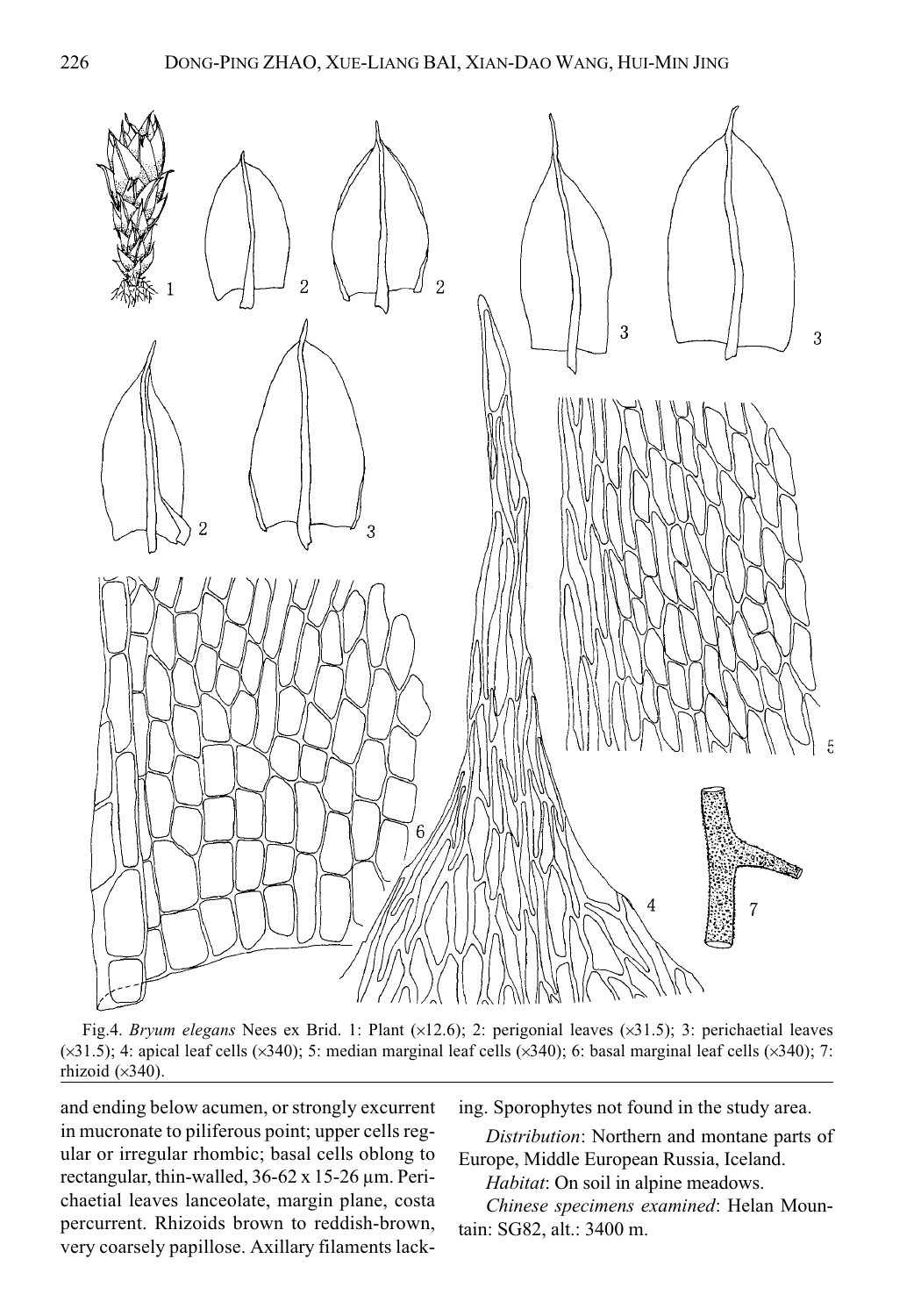

Fig.5. Podperaea krylovii (Podp.) Iwats. & Glime 1: Portion of plant (×29.5); 2: leaves (×59); 3: apical leaf cells  $(\times 236)$ ; 4: cross section of stem  $(\times 236)$ ; 5: median marginal leaf cells  $(\times 236)$ ; 6: basal marginal leaf cells  $(\times 236)$ ; 7: pseudoparaphyllia ( $\times$ 236); 8: perichaetial leaves ( $\times$ 29.5); 9: capsules, showing when moist and dry ( $\times$ 29.5).

# SECOND RECORD FOR CHINA

Ignatov et al. (1996) reported Podperaea krylovii as a new record for China, but very briefly and without any description and illustration of Chinese plants, so they are here as follow:

Podperaea krylovii (Podp.) Iwats. & Glime, J. Hattori Bot. Lab. 55: 495. 1984. Chrysohypnum krylovii Podp., Spisy Prir. Fak Masarykovy Univ. 116, t. 28, f. 'krylovi'. 1929. — Fig. 5

Plants in small, loose green mats. Stem prostrate, ca. 1 cm long, without central strand, irregularly branched. Pseudoparaphyllia ovate to lanceolate. Leaves lanceolate, gradually acuminate, 0.4-0.7 mm long, serrate all around, the teeth near the base double-celled; costa double or forked, short and weak; basal cells oblong or rectangular, 14-28 x 7- 15 μm. Autoicous. Perichactial leaves 1.4 x 0.6 mm, serrulate, smooth, costa reaching above mid-leaf. Capsules ca. 1 mm long, arcuate and strongly contracted below the mouth when dry; operculum conic; annulus not differentiated; peristome double.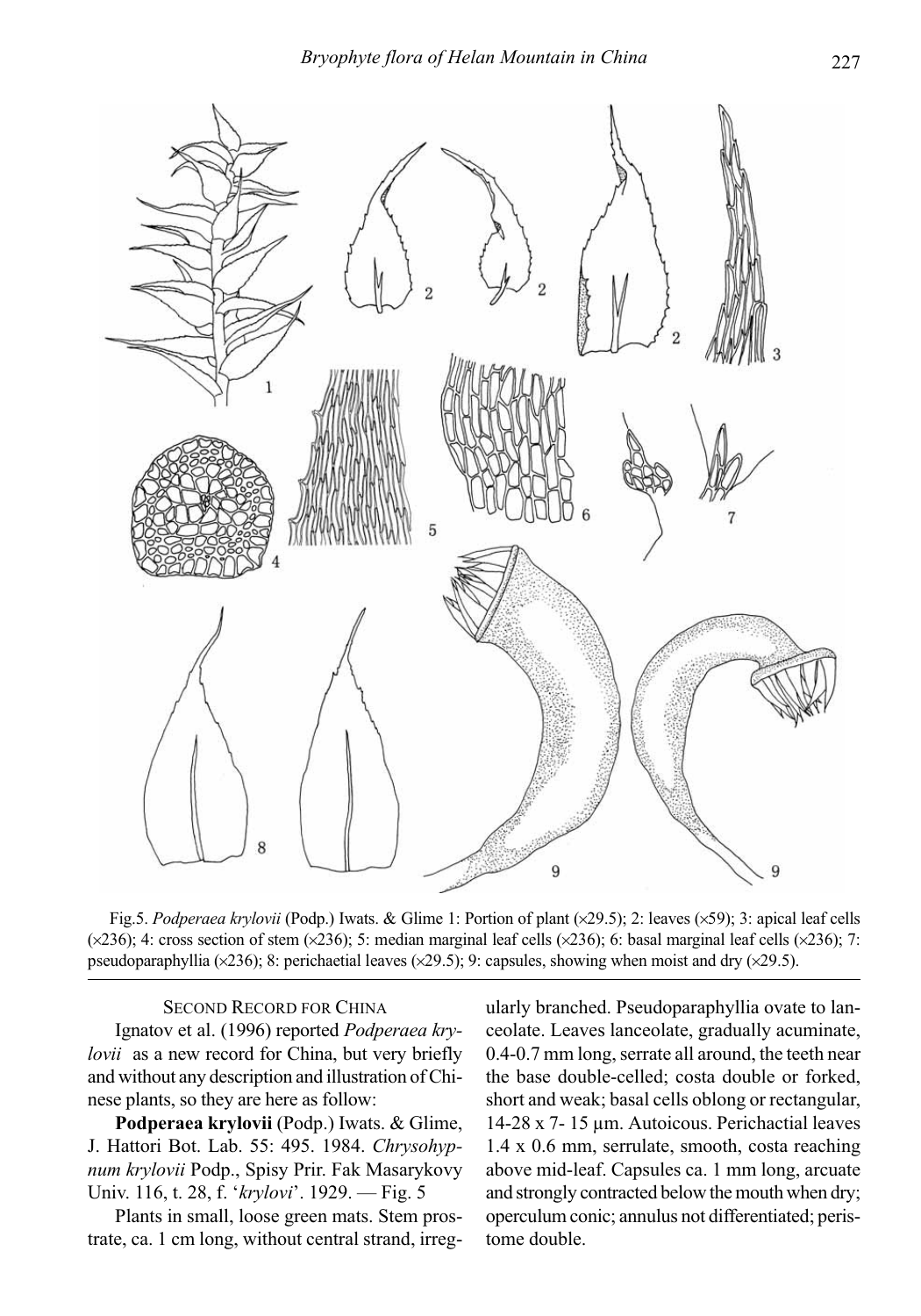Distribution: South Siberia (westward to Altai), Russian Far East, northern Japan (Hokkaido) and north-eastern China.

Habitat: On soil at rock bases in Pinus tabu $la$ eformis + Picea crassifolia + Populus davidiana and Juniperus rigida forest.

Chinese specimens examined: Helan Mountain: HQ269, alt.: 1900 m.

Podperaea krylovii was collected not only in Helan Mt. but also in Ordos and the northern Yanshan of Inner Mongolia.

UPDATED LIST OF SPECIES COLLECTED FROM HELAN MOUNTAIN

(Note: '\*\*' indicates a new record species to China, and '\*' new to Helan Mountain)

# LIST OF HEPATICAE

- \* Cephaloziella rubella (Nees) Warnst. [2000-2500 m/ SY057-058, SY075, SY088, SY124, SY131-132, SY136, SY152-153, SY160, SY180] – On soil in Pinus tabulaeformis + Picea crassifolia + Populus davidiana and Ulmus glaucescens forest.
- \* Jamesoniella autumnalis (DC.) Steph. [2500 m/ BS1279J] On soil in Picea crassifolia forest.
- \* Mannia fragrans (Balbis.) Fry et Clark [2500-3000 m/SY024, XK212, XK221, XK245] – On soil at rock bases, in Picea crassifolia forest.
- \* M. triandra (Scop.) Grolle [2000-2500 m/XK216- 218, XK250-251, NS2173, SY88] – On dry rocks on cliff in alpine zone, on soil in Picea crassifolia forest.
- Marchantia polymorpha L. [2600 m/HL1364] On wet rock outcrops along creeks in Picea crassifolia forest.
- \* Plagiochasma rupestre (Forst.) Steph. [2000-2500  $m/XK196$ , XK204, XK213] – On soil under shady rocks, in rock crevices.
- Plagiochila ovalifolia Mitten [2500m-3400 m/SG98, HL1331, HL1344, as P. asplenioides] – On soil in Picea crassifolia forest at creek bank, on soil in alpine meadows.
- \* Reboulia hemisphaerica (L.) Raddi [2300 m/XK196] – On soil under shaded rocks.
- \* Riccia sorocarpa Bisch. [2200-2350 m/XK214, XK226] – On wet soil at rock bottom.
- Scapania cuspiduligera (Nees) K.Mьll. [2600-3000 m/ SY025, HL2007] – On soil in Picea crassifolia forest, on rocks in alpine meadow.

### LIST OF MOSSES

- $Abietinella abietina$  (Hedw.) Fleisch. (= Thuidium abientinum (Hedw.) Turn.) [2100-2700 m/SY023, SY055, HQ293, RJ366, BS1215, HL1867, NS2113] – It is the dominant species of moss cover in Picea crassifolia forest and Picea crassifolia+ Populus davidiana forest.
- \* Aloina brevirostris (Hook. & Grev.) Kindb. [2200 m/ SY114] – On soil on sunny slopes with numerous rocky outcrops.
- A. obliquifolia (C.Müll.) Broth. [1900-2400 m/SY001, SY182-183, HL1848, NS2127] – On soil on slopes, on the top of old walls; on soil in relatively mesic habitats (close to creeks), often found on soil in forest.
- A. rigida (Hedw.) Limpr. [1560-2500 m/SY006, SY072, SY108, XK240, RJ305, BS1156, HL2061, NS2122, HL1835] – On soil on old walls.
- Amblystegium riparium (Hedw.) B.S.G. (= Leptodictyum riparium Hedw.) [2600-2800 m/HQ279, BS1288] – On wet soil in the valley with temporary creek.
- A. serpens (Hedw.) B.S.G. [2000-2900 m/SY010, SY044, SY159-160, SY171, XK197-198, BS1252, HL2063] – On damp soil and wet shaded rocks in Picea crassifolia and Pinus tabulaeformis forest.
- A. serpens var. juratzkanum (Schimp.) Rau & Herv. [2700 m/BS1298] – On wet soil.
- A. tenax (Hedw.) C.Jens. var. spinifolium (Schimp.) Crum & Anderson (= Hygroamblystegium tenax var. spinifolium (Schimp.) Jenn.) [2300 m/BS1173] – On wet rocks in creek in springy area.
- \* Anoectangium aestivum (Hedw.) Mitt. [2000-2400m /SY032, SY070, SY075, SY137] – On soil on shady rock faces in Pinus tabulaeformis + Picea crassifolia + Populus davidiana and Ulmus glaucescens forest; on wet soil in creek valleys.
- A. thomsonii Mitt. [2000-2400 m/SY039, SY070, SY148, XK191, XK201, BS1220] – On soil on shady rock faces in Pinus tabulaeformis + Picea crassifolia + Populus davidiana and Ulmus glaucescens forest.
- \* Anomobryum filiforme (Dicks.) Husn. [1800 m/  $XK200$  – On soil in spring area; on wet to mesic soil at creek bank.
- Anomodon minor (Hedw.) Fuernr. [2300 m/XK247] On soil at rocks bases.
- Barbula indica (Hook.) Spreng. in Steud. (= Semibarbula indica (Hook.) Herz. ex Hilp.) [3000-3200 m/ HL1953, HL1324] – On soil on rock faces; on shaded ground under the canopy of shrubs in mountain steppe.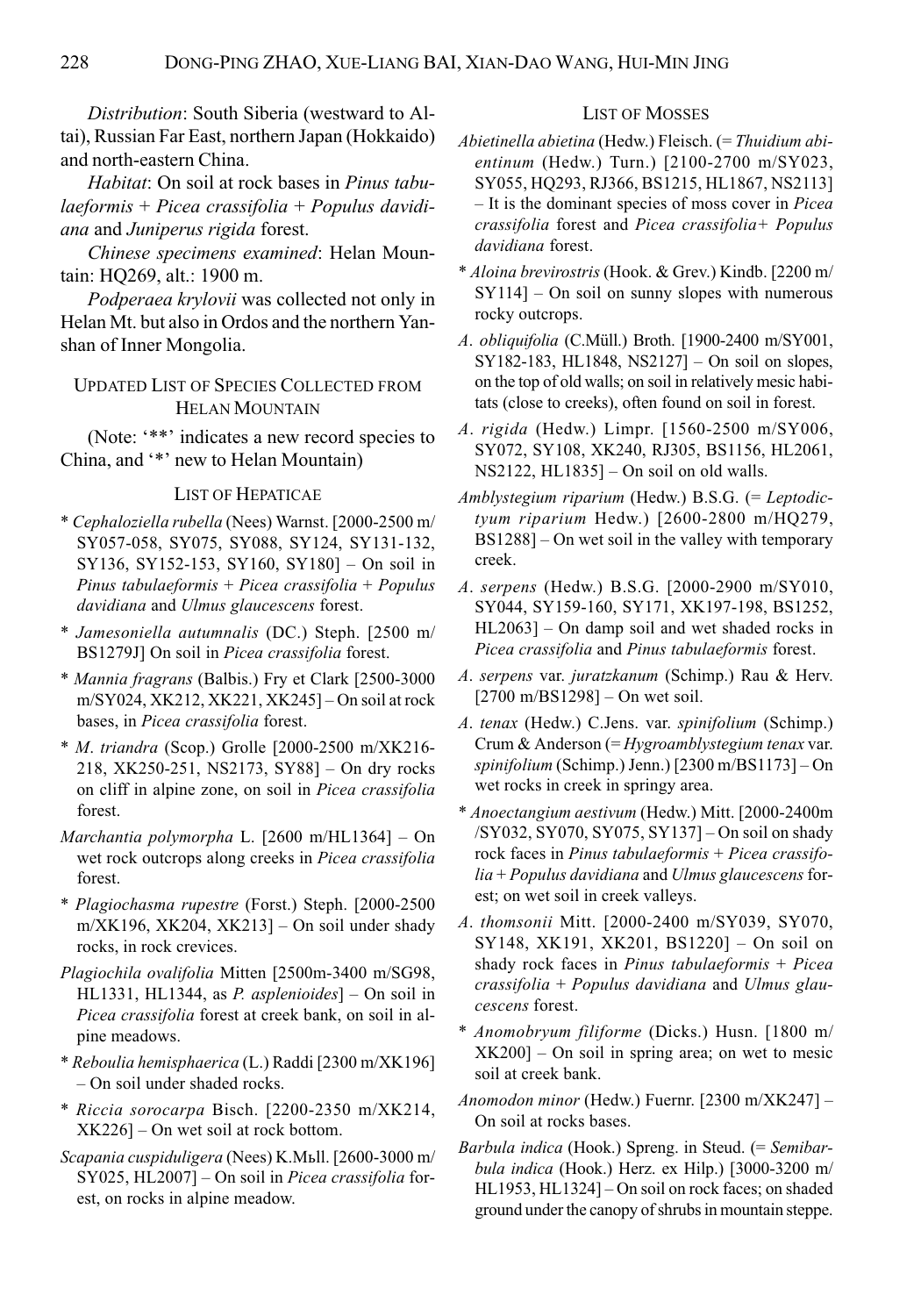- \* B. unguiculata Hedw. [2000-2700 m/SY030, SY088, SY125-126, SY165, XK242, SY98] – On soil under open rocks in Pinus tabulaeformis + Picea cras $sifolia + Populus davidiana$  and Ulmus glaucescens forest.
- Brachythecium albicans (Hedw.) B.S.G. [1800-2700 m/SY089, HQ289, BS1162, NS2169] – On soil on rocks in Pinus tabulaeformis forest and Picea crassifolia+ Populus davidiana forest.
- B. buchananii (Hook.) Jaeg. [2500 m/HL2044] On rotten logs and rocks in Picea crassifolia forest.
- \* B. kuroishicum Besch. [2300-3400 m/SY140, SG129] – On soil on rocks in the valley with transient creek.
- B. plumosum (Hedw.) B.S.G. [2400-3100 m/SY024, SY129, HQ272, SG92-93, NS2151] – On rocks in Picea crassifolia forest.
- B. salebrosum (Web. & Mohr) B.S.G. [2300-2900 m/ SY129, HQ278, RJ366, BS1297] – On soil in Picea crassifolia forest.
- Bryoerythrophyllum brachystegium (Besch.) Saito [2200-2500 m/SY126, HL2027] – On calcareous soil on rocks in Pinus tabulaeformis forest, Picea crassifolia forest, Populus davidiana forest and Ulmus glaucescens forest.
- B. gymnostomum (Broth.) Chen  $(= B.$  ferruginascens (Stirt.) Giac.) [1900-2100 m/HQ295, RJ366, NS2179, NS2178] – On calcareous soil layer on rocks.
- \* B. inaequalifolium (Tayl.) Zand. [2450 m/HL2023] – On calcareous soil.
- B. recurvirostrum (Hedw.) Chen [1900-3100 m/SY007, SY019, SY043, XK251, HQ272-273, HQ278, RJ338, SG93, HL1886, BS1197, HL1996, NS2192] – On calcareous soil on rocks, on soil in Pinus tabulaeformis forest, on creek bank in Pinus tabulaeformis+ Picea crassifolia+ Populus davidiana + Ulmus glaucescens forest.
- Bryum algovicum Sendt. ex C.Müll. [1800 m/BS1144] – On calcareous soil at creek bank, on relatively dry cliffs in shady canyons.
- B. alpinum Huds. ex With. [1800-2300 m/SY131, NS2175, NS2180] – On soil in relatively mesic places along stream.
- B. arcticum (R.Brown.) B.S.G. [2900 m/BS1294] On soil in various habitats.
- B. argenteum Hedw. [1600-2500 m/SY002, SY008, XK257, RJ300-304, BS1176, HL2023, NS2137] – One of the most widespread species in the area, tolerating heavy trampling and occurring everywhere, e.g. on soil among rocks on slopes, on rocks in Pinus tabulaeformis forest and Picea crassifolia forest.
- $*$  B. bicolor Dicks. (= B. dichotomum Hedw.) [2100-2300 m/SY048, SY069, SY166] – On soil in rocks crevice in Pinus tabulaeformis forest; at trunk bases in Ulmus glaucescens forest.
- B. caespiticium Hedw. [2000-3400 m/SY001, SY007, XK199, HQ275-276, BS1184, HL1885, HL2010, NS2109] – Rather common in various habitats.
- B. capillare Hedw. [2300-2600 m/SY175, HL2050] On arenaceous soil in Picea crassifolia forest, on rocks in canyon in Pinus tabulaeformis+ Picea crassifolia forest.
- B. cirrhatum Hoppe et Hornsch.  $(= B, 1)$ C.Müll.) [2000-2400 m/SY003, SY177-178, HQ276, NS2144, NS1350] – On soil in Picea crassifolia+ Pinus tabulaeformis forest.
- \*\* B. elegans Nees ex Brid. [3000 m/SG82] On soil in alpine meadows.
- B. pallens Swartz [2400-3300 m/HL1360, HL2050, HL1993] – On humus in Picea crassifolia forest and in alpine meadows.
- \* B. pallescens Schleich. ex Schwägr. [2300 m/ HL1912] – On soil among grasses on wet meadows.
- \* B. pseudotriquetrum (Hedw.) Gaertn. et al. [2500 m/HL1918] – On rock outcrops along creeks, streams.
- B. rutilans Brid. [1800-2400 m/BS1144, HL1360] On wet soil at creek side.
- $*$  B. thomsonii Mitt. [2100-2300 m/SY126] On soil on rock faces; on soil in forest of Pinus tabulaeformis, Picea crassifolia, Populus davidiana and Ulmus glaucescens.
- B. turbinatum (Hedw.) Turn. [2100-2300 m/HL1899, HL2073] – On rock outcrops along creeks.
- B. uliginosum (Brid.) B.S.G. [2100-3200 m/SY010, SY161, HQ276, BS1245, HL1900, HL1981] – On soil in various habitats.
- Campylium hispidulum (Brid.) Mitt. [2000-2700 m/ SY003, SY025, HQ272-273, BS1185, NS1220] – On rocks and at trunk bases in Picea crassifolia forest.
- C. hispidulum (Brid.) Mitt. var. sommerfeltii (Myr.) Lindb. [2200-2500 m/BS1275, NS2092] – On soil on slopes and at trunk bases in Picea crassifolia forest and mixed forest.
- C. stellatum (Hedw.) C.Jens. [2400-2900 m/BS1205, HL1352, HL2028, NS2114] – On humus in Picea crassifolia forest.
- Cirriphyllum cirrhosum (Schwägr.) Grout [2500-2700 m/SY382, HL1949] – On soil in Picea crassifolia forest.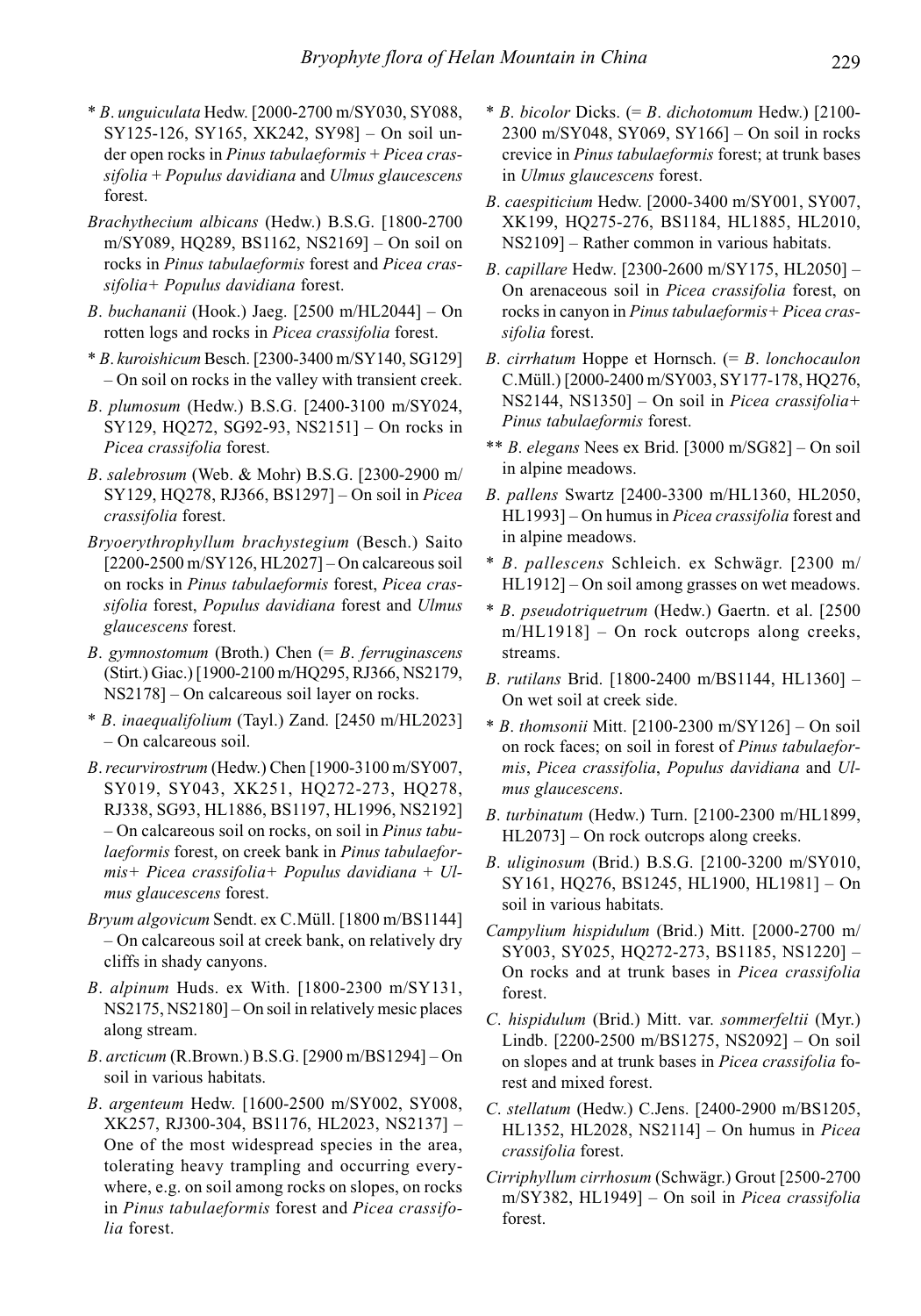- C. piliferum (Hedw.) Grout [2000-2700 m/SY001, HQ286, BS1227, HL1322, HL1889, NS2098,  $HL21141 - On soil in *Picea crassifolia* + *Populus*$ davidiana mixed forests.
- \* Coscinodon cribrosus (Hedw.) Spruce [2250 m/SY4345, SY4347] – On soil-covered rocks on open place.
- Cratoneuron filicinum (Hedw.) Spruce [1700-2700 m/ SY049, XK200, BS1252, HL1347, HL2050] – On rock on bank of permanent brook in Picea crassifolia forest and Pinus tabulaeformis forest.
- C. longicostatum X.L. Bai [2700 m/BS1249] On soil on xeric slopes.
- \* Crossidium crassinerve (De Not.) Jur. (as C. chloronotos, Flora Bryophyt. Intramongol.) [1800-2200 m/ SY102-103, XK208, XK241-242] – On soil on rock faces.
- C. squamiferum (Viv.) Jur. [2000-2200 m/SY112-113, RJ364, HL1860, NS2124] – On soil on slopes under the shrubs.
- Didymodon asperifolius (Mitt.) Crum [2300-3200 m/ SY024, SY096, SY189, RJ317, BS1143, HL1865, HL1986, NS2193] – On calcareous soil on rocks within shrubs community and forest.
- D. fallax (Hedw.) Zand. [2200 m/HL1888] On calcareous soil on rocks.
- D. ferrugineus (Schimp. ex Besch.) Hill (=D. rigidicaulis (C.Müll.) Saito) [2400-3400 m/SY025, SY123-124, XK191, XK241-242, RJ320, SG131, NS2183] – On calcareous soil on rocks.
- D. giganteus (Funck) Jur. [3100 m/HL2002, HL2007] – On calcareous soil on rocks in alpine zone, often found on higher mountains above 3000m alt.
- D. johansenii (Williams) Crum [2200-3300 m/SY098, SG102, HL1948, HL1312, NS2163] – On calcareous soil in alpine meadows.
- D. michiganensis (Steere) Saito [1950 m/NS2178] On thin soil on rock faces.
- D. nigrescens (Mitt.) Saito [2000-3000 m/SY004, SY006, SY016-017, SY102-103, SY154-156, RJ317, HL1854] – On calcareous soil on rocks under shrubs.
- D. perobtusus Broth. [3000-3400 m/SG104-105, SG126, HL1948, HL1988] – On calcareous soil on cliffs; in alpine meadows.
- D. rigidulus Hedw. [2200-3250 m/SY045, SY096, SY179, RJ320, NS2121, HL1994] – On calcareous soil on rocky slopes in shrub community and forest.
- D. rigidulus var. ditrichoides (Broth.) Zand. [2300-3000 m/SY71, HL1950, NS2088] – On calcareous soil on rocks.
- D. rigidulus var. flexicuspis (Broth.) comb. nov. Barbula flexicuspis Broth. Hedwigia 80: 203. 1941. [1900-2200 m/SY059, SY073, SY148, NS2190] – On calcareous soil on rock faces; on soil in Pinus tabulaeformis forest.
- D. rigidulus var. gracils (Schleich. ex Hook. & Grev.) Zand. [2700-2900 m/NS2107, SY12-13] – On calcareous soil on rocky slopes.
- D. rigidulus var. icmadophilus (Schimp. ex C.Müll.) Zand. [1900-2200 m/SY023, SY163, XK247, NS2183, HL1310] – On soil in Picea crassifolia forest and Pinus tabulaeformis forest.
- D. rufidulus (C.Müll.) Broth. [2400-3000 m/SG84, SG85, SG128, HL1975, HL1315] – On calcareous soil on alpine zone, occasionally on trunks in various forest.
- D. tophaceus (Bird.) Lisa [1900-2300 m/SY056-068, SY154-155, HL1848, NS2160] – On soil on rocks along shaded creeks in forests.
- D. vinealis (Bird.) Zand. [1500-3400 m/SY001, SY021-022, XK203-204, HQ261, RJ367-368, RJ371-372, SG78-79, HL1840, NS2126, HL1309] – One of the most widespread species in the area, tolerating heavy trampling and occurring everywhere.
- Distichium capillaceum (Hedw.) B.S.G. [1900-3400 m/ SY030-031, SY180-181, HQ277, SG82-83, SG133, BS1170, NS2091, HL1870, SY57] – It is one of the dominant species on soil in forests of Pinus tabulaeformis, Picea crassifolia, and Picea crassifolia+ Populus davidiana.
- D. inclinatum (Hedw.) B.S.G. [2500-3000 m/SG99, BS1251, SY17] – On soil in Picea crassifolia forest, on soil in shrubs on alpine meadows.
- Ditrichum flexicaule (Schwägr.) Hampe (= D. crispatissimum (C.Müll.) Par.) [2100-3400 m/SY030, SY085, SY378, SG115, SG119-123, BS1229,  $NS2103$  – Relatively common and abundant in *Pi*cea crassifolia forest where it often forms pure population on the ground layer.
- \* D. pallidum (Hedw.) Hampe [2500 m/BS1230] On soil in Picea crassifolia forest.
- D. pusillum (Hedw.) Hamp. [2200 m/SY088] On soil on rock faces in Pinus tabulaeformis forest.
- Drummondia sinensis C.Müll. [1800-2500 m/HL2045, NS2187] – On soil on rocks, at trunk bases of Picea crassifolia in Picea crassifolia forest.
- Encalypta alpina Sm. [2000-3400 m/SY026, SY124, RJ368, SG83, SG86, NS2147, HL2025, BS2019,  $SY54$ ] – On soil in *Pinus tabulaeformis* forest, *Pi*cea crassifolia forest and Populus davidiana forest; on rocks in alpine meadow.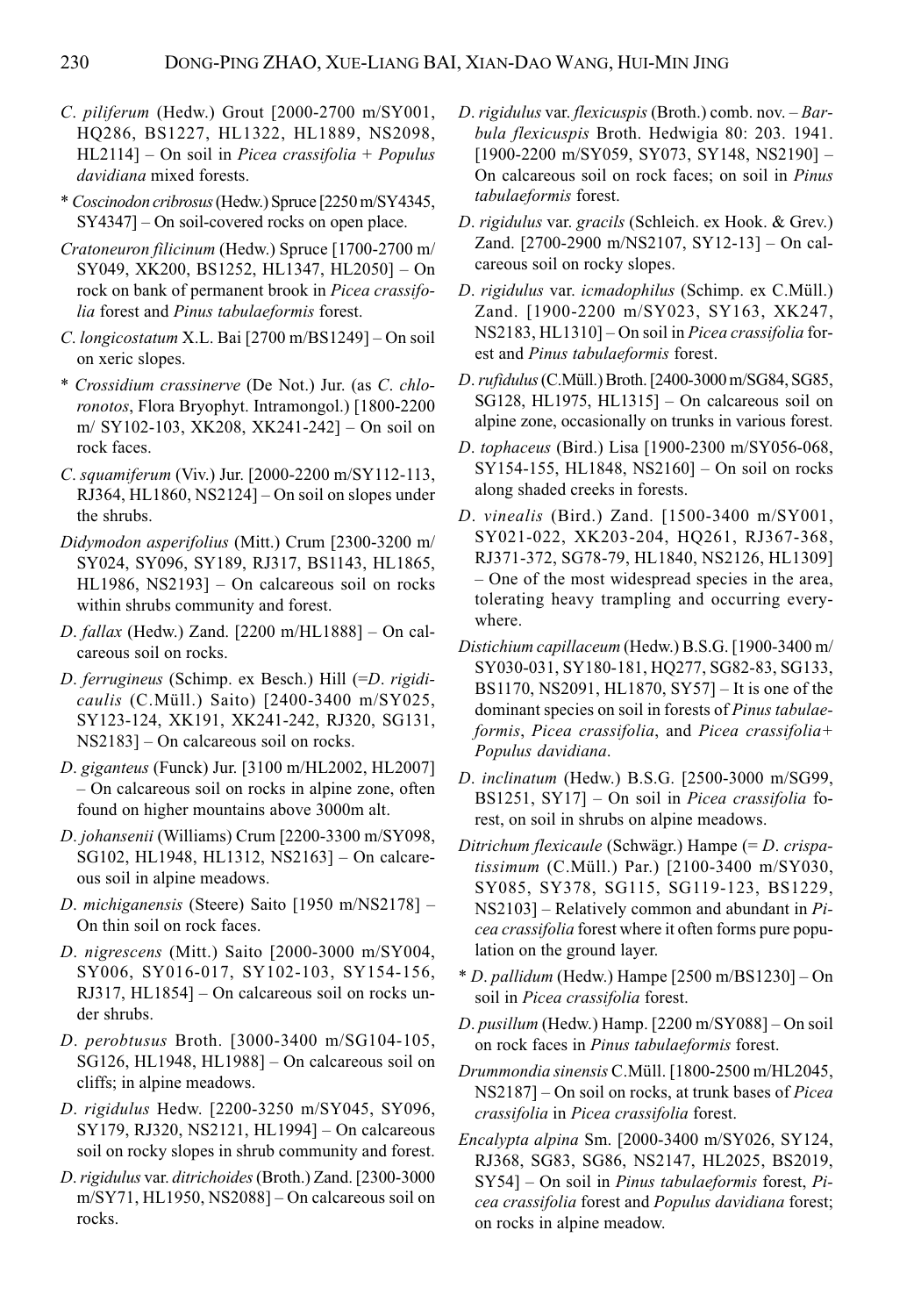- E. rhabdocarpa Schwägr. [2000-3400 m/SY131, SY135, SY149, HL1989, NS2111, BS1158] – Often found on soil in forests.
- \* E. spathulata C.Müll. [2000-2800 m/SY021, RJ364- 365, RJ372] – On rocks in Pinus tabulaeformis forest; on thin soil on the peak.
- $* E.$  tibetana Mitt. [2000-2500 m/SY078, SY172] On rock faces in forests of Pinus tabulaeformis, Picea crassifolia, Populus davidiana and Ulmus glaucescens; on wet soil in creek valleys.
- E. vulgaris Hedw. [2000-3000 m/SY003, XK215-216, SG86, NS2136, HL1837] – On rock faces in Pinus tabulaeformis forest and Ulmus glaucescens forest; on rock outcrops in alpine meadows; on wet soil in creek valleys.
- Entodon caliginosus (Mitt.) Jaeg. [2400-2900 m/ BS1260, NS2116, HL2035] – Often forms almost pure populations on soil and occurs as part of moss ground cover in Picea crassifolia forest .
- E. concinnus (De Not.) Par. [2300-2900 m/HQ266, SY375, BS1218, HL1887, NS2102] – It is one of the dominant species forming the moss cover in  $Pi$ cea crassifolia forest.
- Eurohypnum leptothallum (C.Müll.) Ando [2200-3200 m/SY065, HQ279, RJ331, RJ360, SG118, SG124, BS1141, NS2182] – On soil near rocks and on bare rocks on alpine meadows.
- \* E. leptothallum (C.Müll.) Ando var. tereticaule (C.Müll.) Gao & Chang [2600-3400 m/HQ287, SG133] – On soil in Picea crassifolia forest, in alpine meadows.
- Fabronia ciliaris (Brid.) Brid. [1900-2600 m/SY034, SY120, SY130, SY143, XK230, XK241, BS1212, HL2086, NS2159] – On trunks in forest and shrubs.
- F. matsumurae Besch. [2200-2300 m/SY121, XK235] – On trunks of Ulmus glaucescens along roads, occasionally also on soil.
- Fissidens bryoides Hedw. [1600m-2500 m/SY017, XK249-251, HQ269, RJ304, NS2145, HL1850, SY73] – On dank soil.
- \* Funaria discelioides C.Müll. [2200 m/SY145] On soil in *Ulmus glaucescens* forest on sunny slopes.
- F. hygrometrica Hedw. [2200 m/SY107] On soil on rocks on open slopes and among open shrubs.
- F. muhlenbergii Turn. in Schwägr. [1900-2300 m/  $SY149-150$ ,  $NS2177$ ] – One of the most common species in xeric areas.
- Grimmia anodon B.S.G. [3100 m/HL1962, NS2115] – On calcareous soil on rocks in alpine areas above 3000 m alt.
- G. laevigata (Brid.) Brid. [2100-3000 m/SY015, SY094, XK248, RJ336-337, BS1189, HL1853, HL1950, NS2087] – Relatively common and abundant on rock faces in high mountain where it often forms pure population.
- G. ovalis (Hedw.) Lindb. [2000-3200 m/SY005, XK210, HQ260, RJ370, SG105, HL1309, HL1966] – On calcareous soil on rocks; on rather dry rocks in mountain area.
- G. pilifera P.Beauv. [3300 m/HL2006] On soil on rocks in higher mountain above 3000m alt.
- G. subanodon Ochyra [3000 m/HL1954] On calcareous soil on rocks and rock-fields at higher elevations.
- $*$  G. tergestina Tomm. ex B.S.G. [2000 m/SY162] On calcareous soil on rocks, on dry cliffs and rocks on open slopes and in rather dry canyons.
- G. unicolor Hook. in Grev. [3200 m/HL1972] On calcareous soil on rocks in alpine zone above 3000 m alt.
- Gymnostomum aeruginosum Sm. [2000-2200 m/ SY083, HL1909, NS2118] – On soil on rock faces in Pinus tabulaeformis forest and Sabina chinensis forest.
- G. calcareum Nees & Hornsch. [2000-3400 m/SY016, SY086, SY188, XK207, SG105, HL1862, NS2167, BS1138, NS2140] – On soil on old wall and rock faces in Pinus tabulaeformis forest, Ulmus glaucescens forest and Picea crassifolia forest.
- Hilpertia velenovskyi (Schiffn.) Zand. (= Tortula velenovskii Schiffn.) [1600-2100 m/SY185-186, BS1175, NS2125, HL1836] – On old loessial wall.
- Homalothecium sericeum (Hedw.) B.S.G. [2100-3100 m/SY058, HQ295, SG107, BS1214, NS2146] – On soil in Picea crassifolia forest, on rotten logs, on soil in rocks crevices.
- \*Hymenostylium recurvirostrum (Hedw.) Dix.  $(= Gym$ nostomum recurvirostrum Hedw.) [2100-3400 m/ SY041, SY049, SG114, HL2059] – On rather wet rock faces along creeks in Pinus tabulaeformis forest and in alpine meadows.
- H. recuvirostrum var. cylindricum (Bartr.) Zand. (= Gymnostomum aurantiacum (Mitt.) Jaeg.) [2000- 2200 m/SY148, HL1938] – On soil on shady rock faces in Pinus tabulaeformis forest, Picea crassifolia forest, Populus davidiana forest and Ulmus glaucescens forest.
- H. recuvirostrum var. insigne (Dix.) Bartr.  $(= Gymnos$ tomum subrigidulum (Broth.) Chen.) [2400 m/ BS2019] – On calcareous soil on rock faces.
- \*\* Hypnum bambergeri Schimp. [2500-3300 m/SY380, SG113] – On soil in Picea crassifolia forest and alpine meadows.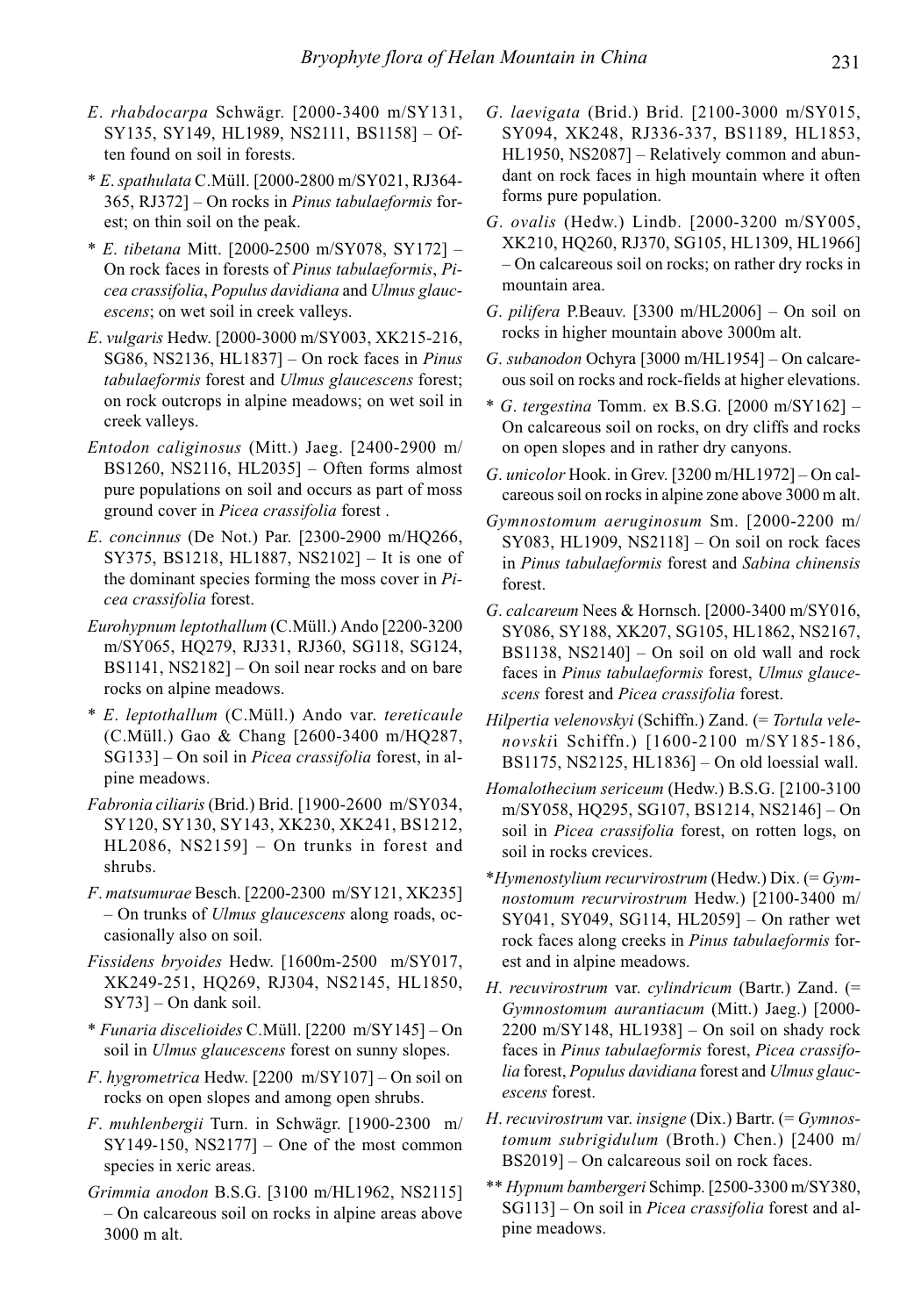- H. cupressiforme Hedw. [2000-3200 m/SY003, SY004, HQ289, RJ335, HQ385, SG85-86, BS1169, HL1310, HL1843, NS2093] – Relatively common, found in various habitats in Helanshan.
- H. cupressiforme Hedw. var. lacunosum Brid. [2600- 3400 m/HQ273, SG129, NS2101, HL1966] – On dry soil in Picea crassifolia forest; on rocks in alpine meadows.
- H. fertile Sendt. [2600 m/BS1282] On soil on slopes with numerous rock outcrops in Picea crassifolia forest.
- \* H. hamulosum B.S.G. [2000-3400 m/SY016, SY023, SY127, SG131] – On soil in the valley with transient creek; on bare soil in alpine meadows.
- H. lindbergii Mitt. (= Calliergoniella lindbergii (Mitt.) Hedenдs ) [2300-3200 m/SG107, BS1262] – On wet rocks in *Picea crassifolia* forest and in alpine meadows.
- H. pallescens (Hedw.) P. Beauv. [2200-2800 m/SY079, BS1179] – On trunks in Picea crassifolia forest, on soil in Pinus tabulaeformis forest.
- H. revolutum (Mitt.) Lindb. [2400-3200 m/BS1236, HL1358, HL2003, HL2033] – On rather dry soil on slopes, in *Picea crassifolia* forest, alpine meadows.
- H. vaucheri Lesq. [1800-3200 m/SY003, RJ330, RJ352-353, RJ367, SY383, SG100, BS1155, HL1856, NS2088] – On soil in Pinus tabulaeformis + Picea crassifolia forest and alpine meadows.
- H. vaucheri f. gracile Ando [2300-2500 m/BS1213, HL1303] – At trunk bases of Picea crassifolia; on rocks in Picea crassifolia forest.
- H. vaucheri f. tereticaulis Ando [3000-3200 m/HL1318, HL1979] – On soil in shrubs on alpine meadows.
- Indusiella thianschanica Broth. & C.Müll. [1700-2100 m/BS1137, HL1855] – On soil among dry rocks in mountain, as well as in rocky areas in deserts .
- \* Isopterygiopsis pulchella (Hedw.) Iwats. [2300-2400 m/SY088, SY175] – On soil in canyon beside creek in Pinus tabulaeformis + Picea crassifolia + Populus davidiana and Ulmus glaucescens forest.
- Jaffueliobryum wrightii (Sull.) Thér. [2100-2800 m/ RJ329, RJ359, HL1859, HL2085] – Cliff crevices in alpine zone.
- Leskeella nervosa (Brid.) Loeske [2700-3100 m/ HL1924, HL1978] – On rock outcrops in Picea crassifolia forest.
- Leucodon sciuroides (Hedw.) Schwägr. [2400-3000 m/ HL1317, HL1936, NS2089] – On trunk bases of  $Pi$ cea crassifolia and shrubs, also on rock in forest.
- Lindbergia brachyptera (Mitt.) Kindb. [1900 m/  $NS2188$ ] – On rocks in shrubby community and Pinus tabulaeformis forest.
- $*$  L. sinensis (C.Müll.) Broth. [3200 m/HL1976] On rather dry rocks in alpine meadows.
- \*\* Microbryum starckeanum (Hedw.) Zand. (= Pottia starckeana (Hedw.) C.Müll.) [2300 m/SY029, RJ340] – On soil in Pinus tabulaeformis + Junpierus rigida forest.
- \* Mielichhoferia mielichhoferiana (Funck ex Hook.) Loeske [2250 m/SY4346, SY4349] – On cliffs and rather dry rocks on steep slope in high elevation.
- \* Mnium heterophyllum (Hook.) Schwägr. [2300-3200 m/SY141, HQ291, SG107] – On soil and on rock faces in Picea crassifolia forest.
- \* M. laevinerve Card. [2300-3200 m/SY138, SG103] – On soil on rock faces in mixed forest of Pinus tabulaeformis + Picea crassifolia + Populus davidiana and Ulmus glaucescens.
- M. lycopodioides Schwägr. [2300-2800 m/BS1267, HL1881, NS2152] – On soil in Picea crassifolia forest and shrubs, alpine meadows.
- M. marginatum (Dicks ex With.) P.Beauv. [2000-3200 m/SY081, SY170, HQ384, SG107, BS1198, HL1882, NS2102] – On soil and rocks in Pinus tabulaeformis forest, shrubs and alpine meadows.
- M. spinosum (Voit.) Schwägr. [1700-2500 m/SY181, HQ274, BS1236, HL1844, NS2113] – On soil under forest and shrubs.
- $M.$  thomsonii Schimp. (=  $M.$  orthorrhynchum Brid.) [2400-3100 m/SG99, HL1346, HL1959, HL2041] – On soil in Picea crassifolia forest, alpine meadows.
- Molendoa schliephackei (Limpr.) Zand. (= Pleuroweisia schliephackei Limpr. ) [2000 m/XK244, HL1926] – On cliffs, soil on rock faces and in cliff crevices.
- M. sendtneriana (B.S.G.) Limpr. [2000-2150 m/SY001, XK255-256, HL1897, NS2185] – Habitat similar to the previous species.
- M. sendtneriana var. yunnanensis Gyoerf. (= Didymodon japonicus (Broth.) Saito) [1900 m/NS1163] – On soil on rock faces.
- Myurella julacea (Schwägr.) B.S.G. [2700-3200 m/ BS1235, HL1989] – On rock outcrops in Picea crassifolia forest, alpine meadows.
- M. sibirica (C.Müll.) Reim. [3400 m/HL2012] On rock faces in alpine meadows.
- M. tenerrima (Brid.) Lindb. [2000-3200 m/SY053, SY088, SG112-113, HL2010] – On soil in Pinus tabulaeformis forest, alpine meadows.
- \* Okamuraea brachydictyon (Card.) Nog. [2900 m/ NS2100] – On rocks in Picea crassifolia forest.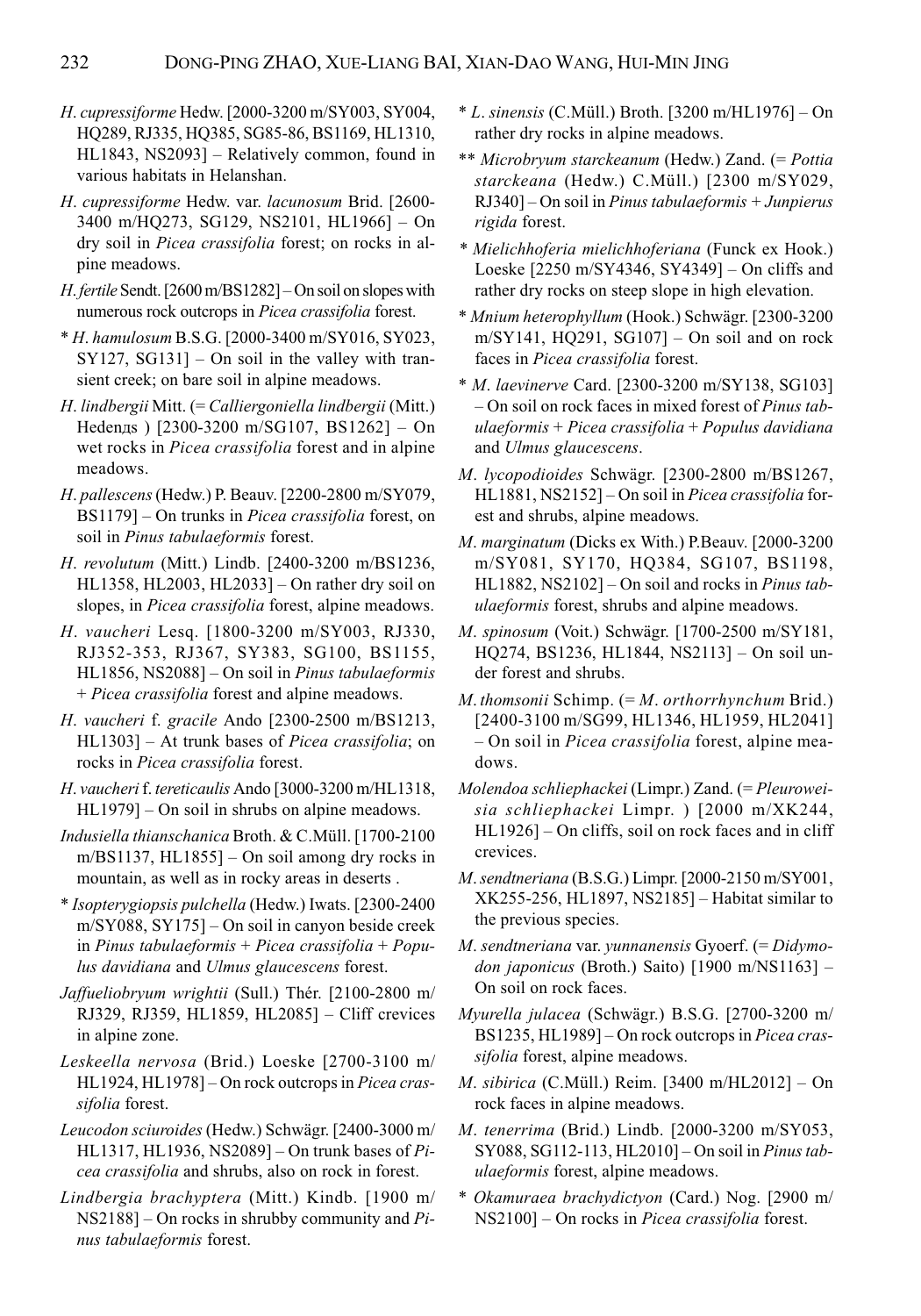- Orthotrichum affine Schrad. ex Brid. [2500-3500 m/ HQ278, HL2004] – On Picea crassifolia trunks; on rotten logs in alpine meadows; on rock faces.
- O. anomalum Hedw. [2300-3000 m/SY144, HQ278, BS1220, HL1310, HL1948] – Habitats as in previous species.
- O. obtusifolium Brid. [2300-2600 m/SY084, HQ267, BS1201, HL1945, NS2095] – On trunk of Picea crassifolia and Ulmus glaucescens.
- \* O. sordidum Sull. & Lesq. in Aust. [2300-2800 m/ SY120-121, HQ279, RJ347] – On rotten logs of  $Pi$ cea crassifolia.
- O. speciosum Nees in Sturm [2400-3400 m/HL2012, NS2095] – On Picea crassifolia trunks in Picea crassifolia forest, and occasionally also on soil.
- \* O. striatum Hedw. [2500-3100 m/HQ278, RJ345, SG97] – On fallen logs in Picea crassifolia forest.
- Plagiomnium confertidens (Lindb. & H. Arn.) T. Kop.  $[2350 \text{ m/H}L1941]$  – On soil on rocks in *Picea cras*sifolia forest.
- P. ellipticum (Brid.) T.Kop.  $[2500 \text{ m/H} L1357] \text{On}$ wet soil along permanent creeks.
- P. maximoviczii (Lindb.) T. Kop. [2400 m/HL1913] On soil in Picea crassifolia forest on steep slopes.
- P. rostratum (Schrad.) T. Kop. [1900-2400 m/HL1904, NS2192] – On soil among grasses in Picea crassifolia forest.
- \* P. vesicatum (Besch.) T. Kop. [1900-2300 m/HL2070, NS2192] – On soil in tussock in Picea crassifolia forest.
- \* Podperaea krylovii (Podp.) Iwats. & Glime [1900 m/ HQ269] – On soil at rock bases in Pinus tabulaefor $mis + Picea$  crassifolia + Populus davidiana and Junpierus rigida forest.
- Pogonatum alpinum (Hedw.) Röhl. (= Polytrichastrum alpinum (Hedw.) G.L.Smith ) [3000 m/HL1990] -On soil under shrubs; in alpine meadows.
- Pohlia cruda (Hedw.) Lindb. [2800 m/NS2111] On humus in Picea crassifolia forest.
- Pottia intermedia (Turn.) Fuernr. (= Tortula modica Zand.) [2100 m/NS2143] – On soil on rock faces.
- P. lanceolata (Hedw.) C.Müll. (= Tortula lanceola Zand.) [1900-2200 m/BS1178, NS2160] – On soil on rocks.
- \* P. truncata (Hedw.) B.S.G. [2600-2900 m/RJ03340] – On soil in Picea crassifolia forest.
- Pseudoleskeella catenulata (Schrad.) Kindb. [2400- 3400 m/HL1330, HL1924, HL2008] – On soil in Picea crassifolia forest, in shrub community, and in alpine zone.
- P. tectorum (Brid.) Kindb. [3200 m/HL1987] On rocks in alpine meadows.
- Pseudostereodon procerrimus ( Mol.) Fleisch. in Broth. [1900-3400 m/SY031, HQ276, HQ386, SG132, BS1186, HL1308, HL1902, NS2099] – On soil in Pinus tabulaeformis + Picea crassifolia and Ulmus glaucescens forest.
- Pterygoneurum ovatum (Hedw.) Dix. [2300-2500 m/ XK243, HL1844, HL2027] – On mesic soil on shady slopes.
- P. subsessile (Brid.) Jur. [1500-2600 m/SY008, SY111- 112, XK195, XK240, RJ300-301, RJ311, HL2023, NS2124, NS2189] – On damp soil in Pinus tabulaeformis forest and Picea crassifolia forest; occasionally also on trunks.
- Ptilium crista-castrensis (Hedw.) De Not. [2500 m/ HL1339] – On soil in Picea crassifolia forest.
- \* Pylaisiella polyantha (Hedw.) Grout [2800 m/HQ267] – On trunk of Picea crassifolia, on ground in Picea crassifolia forest.
- \* Rhizomnium punctatum (Hedw.) T.Kop. [1900-2200 m/XK237, XK249-251] – On soil among rocks in canyon beside creeks.
- Rhytidium rugosum (Hedw.) Kindb. [ 2600 m/HL1363] – On soil in Picea crassifolia forest.
- Sanionia uncinata (Hedw.) Loeske (= Drepanocladus uncinatus (Hedw.) Warnst.) [2500-3000 m/BS1203, HL1332, HL2048] – On soil in Picea crassifolia forest; in shrub community, and in alpine zone.
- Schistidium apocarpum (Hedw.) B.S.G. [2500-3400 m/ HL1313, HL1879, HL1983, NS2097, NS2117] – It is the dominant species on rocks in alpine zone.
- S. strictum (Turn.) Loeske ex O.Maort. [2500-3300 m/ SG122, HL1312, HL2039, HL1952, NS1359] – Relatively common and abundant on rock faces in high mountain where it often forms pure population.
- Stegonia latifolia (Schwägr.) Vent. ex Broth. [2200- 3400 m/SY097, SY114, RJ315, SG95, HL1306, HL2016, NS2110] – On soil in meadows in alpine zone, and occasionally also in Pinus tabulaeformis+ Picea crassifolia forest.
- Syntrichia bidentata (X.-L.Bai) X.-L.Bai (= Tortula bidentata X.-L.Bai) [2800 m/RJ357] – On soil at the edge of Picea crassifolia forest.
- S. caninervis Mitt. (= Tortula caninervis (Mitt.) Broth.) [2300-2800 m/RJ336, HL2076] – In rock crevices at mountain top, and in cliff crevices under overhangs.
- S. laevipila Bird. [1800-2300 m/SY046, RJ318, BS1152, NS2168] – On soil in Pinus tabulaeformis + Picea crassifolia + Populus davidiana and Ulmus glaucescens forest.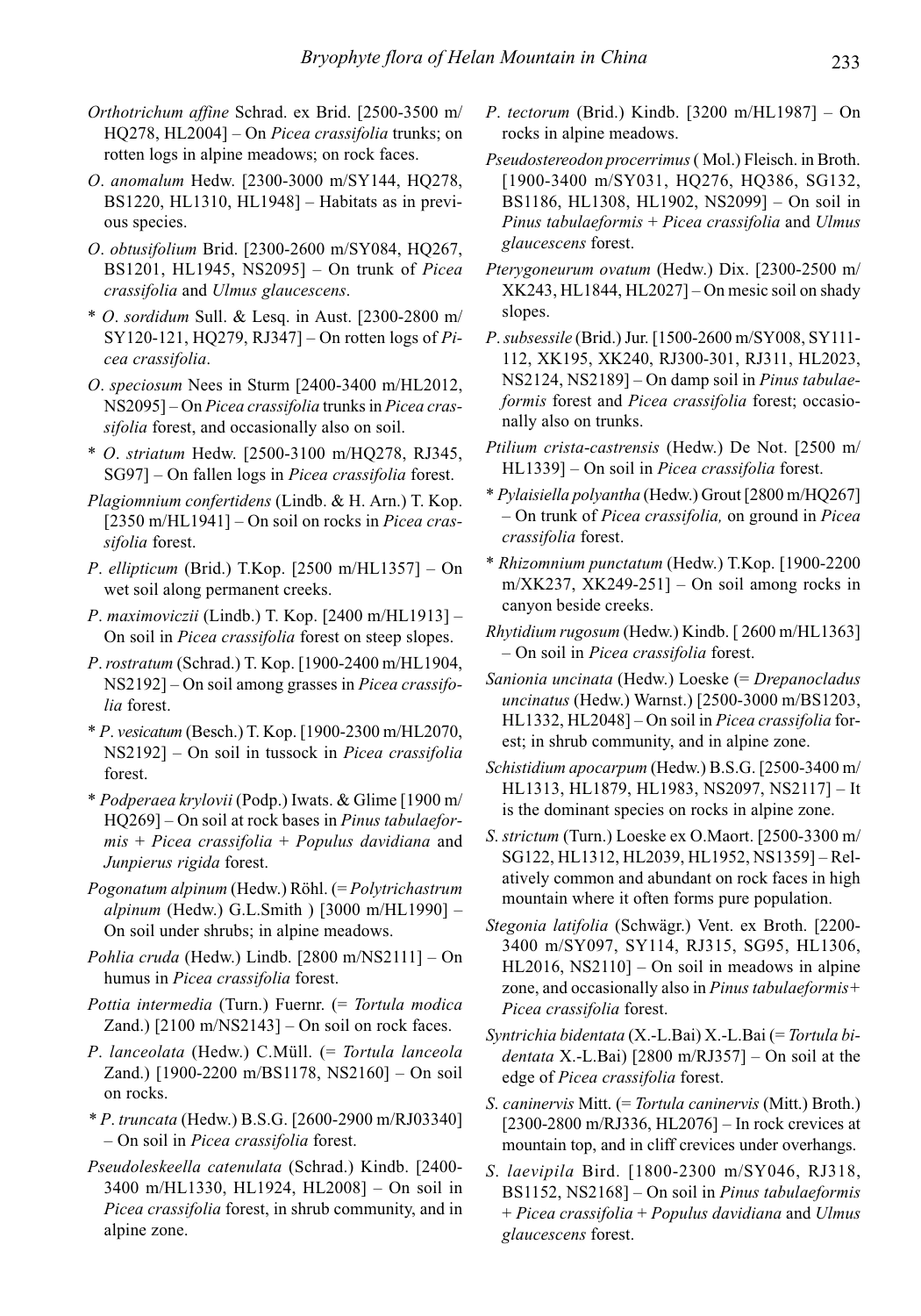- S. pagorum (Milde) Amann (= Tortula pagorum (Milde) De Not.) [2200-2500 m/SY066, SY151, HQ281, BS1212, BS1152, HL2030] – On soil among rocks and on trunks of trees
- S. princeps (De Not.) Mitt. (= Tortula princeps De Not.) [2300-3400 m/RJ308-309, RJ313, RJ350-352, SG119-121, HL1961] – On soil under Picea crassifolia forest and shrub community.
- S. ruralis (Hedw.) Web. & Mohr (= Tortula ruralis (Hedw.) Gaertn. et al.) [2500-3100 m/BS1236, HL1304] – Same habitats as in previous species.
- S. sinensis (C.Müll.) Ochyra (= Tortula sinensis (C.Müll.) Broth. in Levier) [2000-2500 m/SY037, SY143, XK253, BS1168, HL1876, NS2171] – Rare, on soil on rock faces.
- Tayloria rudimenta X.-L.Bai & B.C.Tan [2050 m/ SY099] – Rare, on humus within forest in swampy area where light can hardly shine in. Second known locality in China.
- Thuidium philibertii Limpr. [2700 m/BS1253, HL1356] – On soil in Picea crassifolia forest where it often forms almost pure populations on the ground layer.
- Timmia bavarica Hessl. (= T. megapolitana ssp. bavarica (Hessl.) Brid.) [2200-3400 m/SY010, SY140- 141, XK252, HQ296, SY379, SG129-130, BS1180, HL1334, HL1890, NS2151] – Relatively abundant and common species in Pinus tabulaeformis forest and Picea crassifolia + Populus davidiana forest where it is often codominates in forming the moss cover on soil.
- T. megapolitana Hedw. [2500-2600 m/HQ288, HL1360] – On soil on slopes with numerous rock outcrops in Picea crassifolia forest.
- Timmiella anomala (B.S.G.) Limpr. [1700-2000 m/ XK196, XK213, XK246, NS2172, NS2173] – On calcareous soil in cliff crevices.
- Tortella fragilis (Hook. & Wils.) Limpr. [2000-3400 m/SY051, SY077, XK242, SG122-123, BS1221, HL1880] – On calcareous soil on open slopes, in alpine meadows, on soil in canyon in Pinus tabulae $formis + Picea$  crassifolia + Populus davidiana and Ulmus glaucescens forest.
- T. tortuosa (Hedw.) Limpr. [2200-3200 m/HL1889, HL1984] – On calcareous soil on rocks, and in alpine meadows.
- Tortula atrovirens (Sm.) Lindb. (= Desmatodon convolutus (Brid.) Grout) [1700-2400 m/SY008, XK259, RJ300-301, BS1181, HL2077, NS2176] – On soil on rocks in Pinus tabulaeformis forest and shrubs, in canyon beside creeks.
- T. leucostoma (R. Br.) Hook. & Grev. (= Desmatodon suberectus (Hook.) Limpr.) [3100 m/HL1306] – On soil on slopes with numerous rock outcrops.
- T. mucronifolia Schwägr. [2000-3200 m/SY017, SY164, SY169, SY171, HQ262, HQ278, RJ362, SG94, BS1197, NS2139, HL1878] – On soil on rock faces.
- T. systylia (Schimp.) Lindb. (= Desmatodon systylius Schimp.) [3200 m/HL1306] – On soil near a base of shrubs in alpine zone.
- T. yunnanensis Chen [2500-3300 m/RJ320, SG127, HL1959] – On soil; in shrubby community; on slopes; in alpine meadows.
- Trachycystis ussuriensis (Maack & Regel) T.Kop. [2400-2900 m/HQ291, SY376, BS1284] – On soil in Picea crassifolia forest.
- \* Trichostomum crispulum Bruch in F.A.Müll. [2000- 2300 m/SY005, SY172, SY175] – On rock faces in shady creek in Pinus tabulaeformis + Picea crassifolia + Populus davidiana and Ulmus glaucescens forest.
- T. planifolium (Dix.) Zand.  $[2400 \text{ m/H}$ L $2023]$  On soil on rocks.
- Voitia nivalis Hornsch. [2100-3200 m/SY082, SY091- 092, SG110, BS1288, HL2015, NS2130] – On humus in Picea crassifolia forest and alpine meadows.
- \* Warnstorfia fluitans (Hedw.) Loeske (= Drepanocladus fluitans (Hedw.) Warnst.) [1800 m/BS1142] – On rocks in stream in springy area.
- \* Weissia controversa Hedw. [2000 m/XK206, XK214] – On soil under rocks on sunny slopes.
- \* W. edentula Mitt. [2100-2300 m/SY052, SY118] On soil under rocks in shady creek in Pinus tabulae $formis + Picea \text{ }crassifolia + Populus \text{ }davidiana$  and Ulmus glaucescens forest.
- \* W. newcomeri (Bartr.) Saito [2000-2300 m/SY029, SY086, XK206, XK242] – On soil in rock crevices in Pinus tabulaeformis + Junpierus rigida forest.
- W. semipallida C.Müll. [1500-2900 m/SY104, XK193, HL1945, NS2109] – On soil on rock faces on sunny slopes.

#### ACKNOWLEDGEMENTS

We appreciate the National Nature Science Foundation of China (no. 30360024) for support of the research. We wish to express our thanks to administration of Helan Mountain Nature Preserve who invited us for research of bryophytes and provided guides and vehicles. Also, we want to thank Prof. Benito C.Tan for careful reading of the whole text, valuable corrections and helpful discussion.